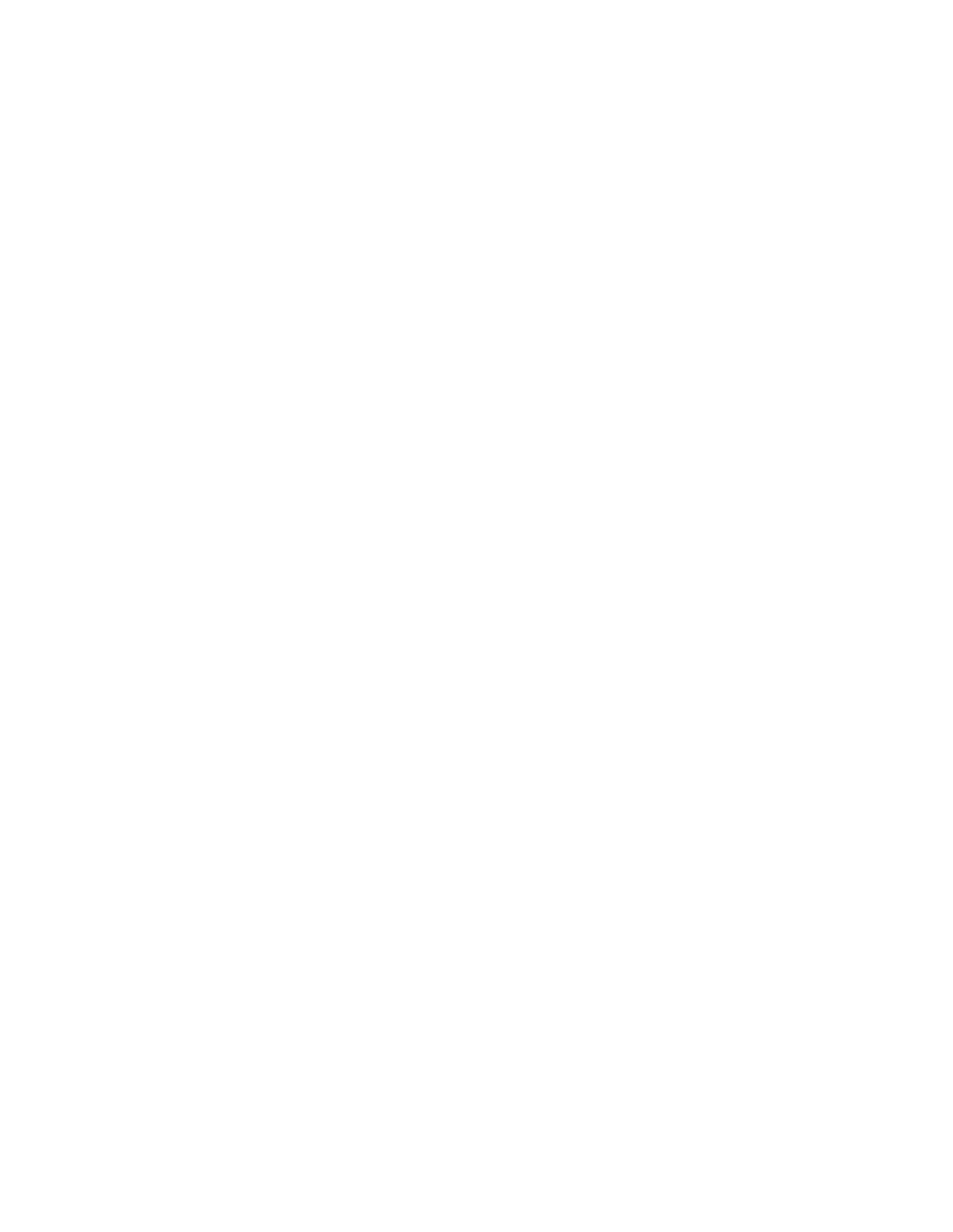# HOW UNIFORM WAS THE OLD NORSE RELIGION?

Stefan Brink

The often gets the impression from handbooks on Old Norse culture and religion that the pagan religion that was supposed to have been in existence all over pre-Christian Scandinavia and Iceland was rather homogeneous. Due ne often gets the impression from handbooks on Old Norse culture and religion that the pagan religion that was supposed to have been in existence all over pre-Christian Scandinavia and Iceland was rather whether the 'religion' - or rather mythology, eschatology, and cult practice, which medieval sources refer to as *forn siðr* ('ancient custom') — changed over time. For obvious reasons, it is very difficult to identify a 'pure' Old Norse religion, uncorroded by Christianity since Scandinavia did not exist in a cultural vacuum.<sup>1</sup> What we read in the handbooks is based almost entirely on Snorri Sturluson's representation and interpretation in his *Edda* of the pre-Christian religion of Iceland, together with the ambiguous mythical and eschatological world we find represented in the *Poetic Edda* and in the filtered form Saxo Grammaticus presents in his*Gesta Danorum*. This stance is more or less presented without reflection in early scholarship, but the bias of the foundation is more readily acknowledged in more recent works.<sup>2</sup> In the textual sources we find a considerable pantheon of gods and goddesses — Þórr, Óðinn, Freyr, Baldr, Loki, Njorðr, Týr, Heimdallr, Ullr, Bragi, Freyja, Frigg, Gefjon, Iðunn, et cetera — and euhemerized stories of how the gods acted and were characterized as individuals and as a collective.

Since the sources are Old Icelandic (Saxo's work appears to have been built on the same sources) one might assume that this religious world was purely Old

<sup>&</sup>lt;sup>1</sup> See the discussion in Gro Steinsland, *Norrøn religion: Myter, riter, samfunn* (Oslo: Pax, 2005).

<sup>&</sup>lt;sup>2</sup> For a new and excellent handbook on Old Norse religion, see Steinsland, *Norrøn religion*.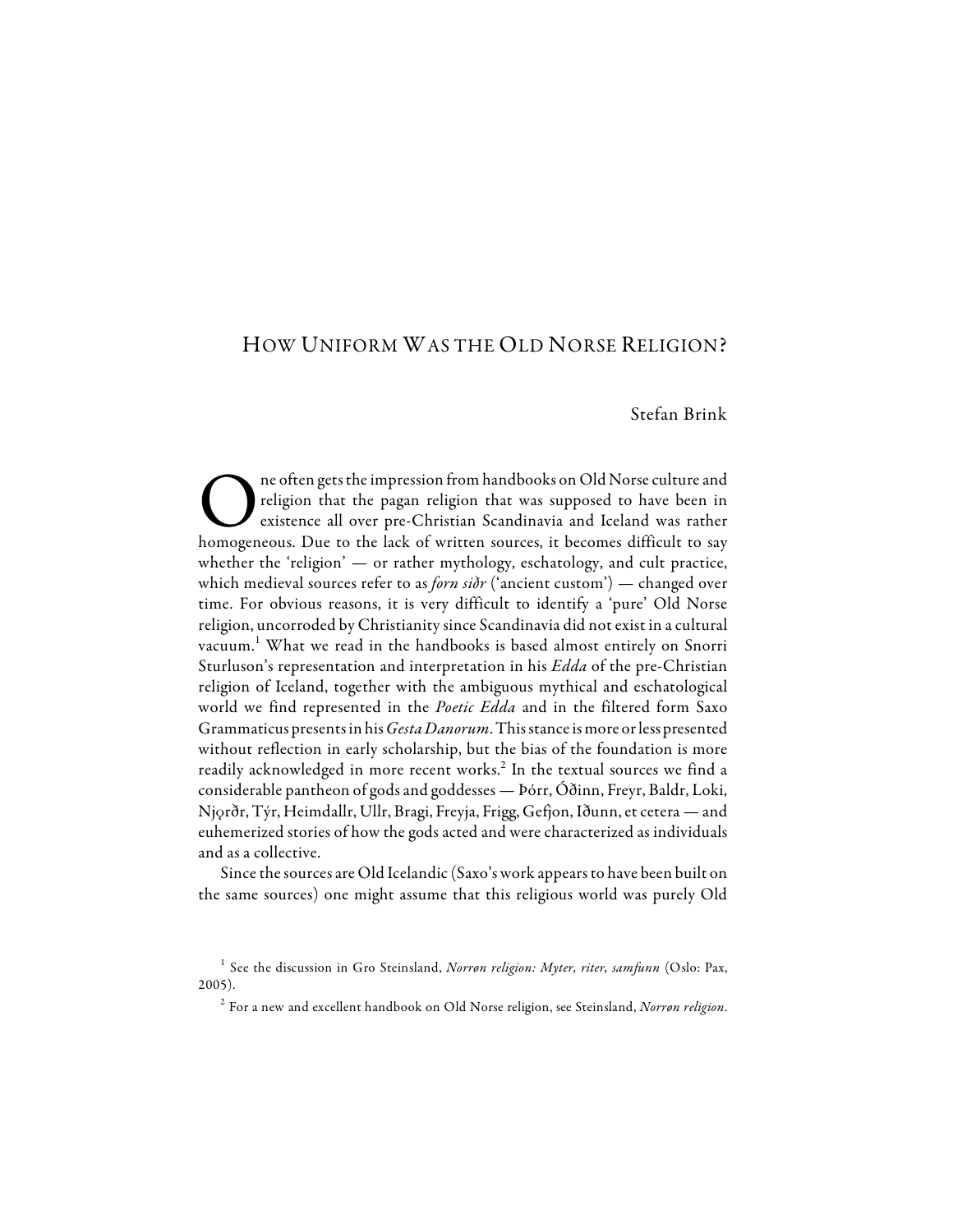Icelandic. However, evidence for the existence of this apparently Old Icelandic religious world is also found in other parts of Scandinavia, and the assumption that it is confined to Iceland is, as is well known, false. Some of the stories and mythical themes preserved in Iceland are also depicted on picture and runic stones, and alluded to in runic inscriptions in eastern Scandinavia during the Viking Age. One such case is the famous story of Þórr fishing for the Miðgarðsormr, a story that is told in the skaldic poem *Ragnarsdrápa*, the eddic poem *Hymiskviða*, in *Gylfaginning* in *Snorra Edda*, as well as being depicted on the Altuna runestone in Uppland, Sweden, on the Hørum stone in Thy, Denmark, and on a picture stone from Gosforth in England.<sup>3</sup>

There is one important source that can qualify our view of the pagan religion in early Scandinavia and that is place-name evidence. The problem with place names is that they represent only a fraction of the names once in use, although taken together the ones we know of represent a large body of evidence that provides clues to which gods and goddesses were worshipped and where. Place names therefore provide a means of discriminating between written sources. Another advantage with names is that they are unbiased; no individual determined which names should be coined, and no one had the power to control the naming process. The names therefore represent the beliefs and actions of the general population, with no hidden agenda or deliberate program. The other advantage with place names is that they provide a spatial dimension to the discussion, which makes it possible to use geography in the study of religion.

The study of place names related to the pre-Christian religion of Scandinavia has oscillated in intensity over the last two centuries. The field was very highly esteemed in the nineteenth century and in the beginning of the twentieth century, $4$  with a decline in interest from the 1950s, due to the contemporary critique of the romantic and nationalistic research agenda of earlier scholars and the lack of source criticism in earlier research. This trend was very strong and changed the

<sup>3</sup> See Preben Meulengracht Sørensen, 'Thor's Fishing Expedition', in *Words and Objects: Towards a Dialogue Between Archaeology and History of Religion*, ed. by Gro Steinsland (Oslo: Norwegian University Press, Instituttet for sammenlignende kulturforskning, 1986), pp. 257–78; Steinsland, *Norrøn religion*, pp. 199–202.

The highlights in research on Scandinavia were Magnus Olsen, *Hedenske kultminder i norske* <sup>4</sup> *stedsnavne*, Videnskapsselskapets Skrifter II. Hist.-Filos. Klasse 1914, 4 (Oslo: Dybwad, 1915), later contextualized in relation to pre-Christian Norwegian society in his *Ættegård og helligdom: Norske stedsnavne sosialt og religionshistorisk belyst*, Institutt for sammenlignende kulturforskning, Serie A, 9a (Oslo: Aschehoug, 1926), both groundbreaking works for their time.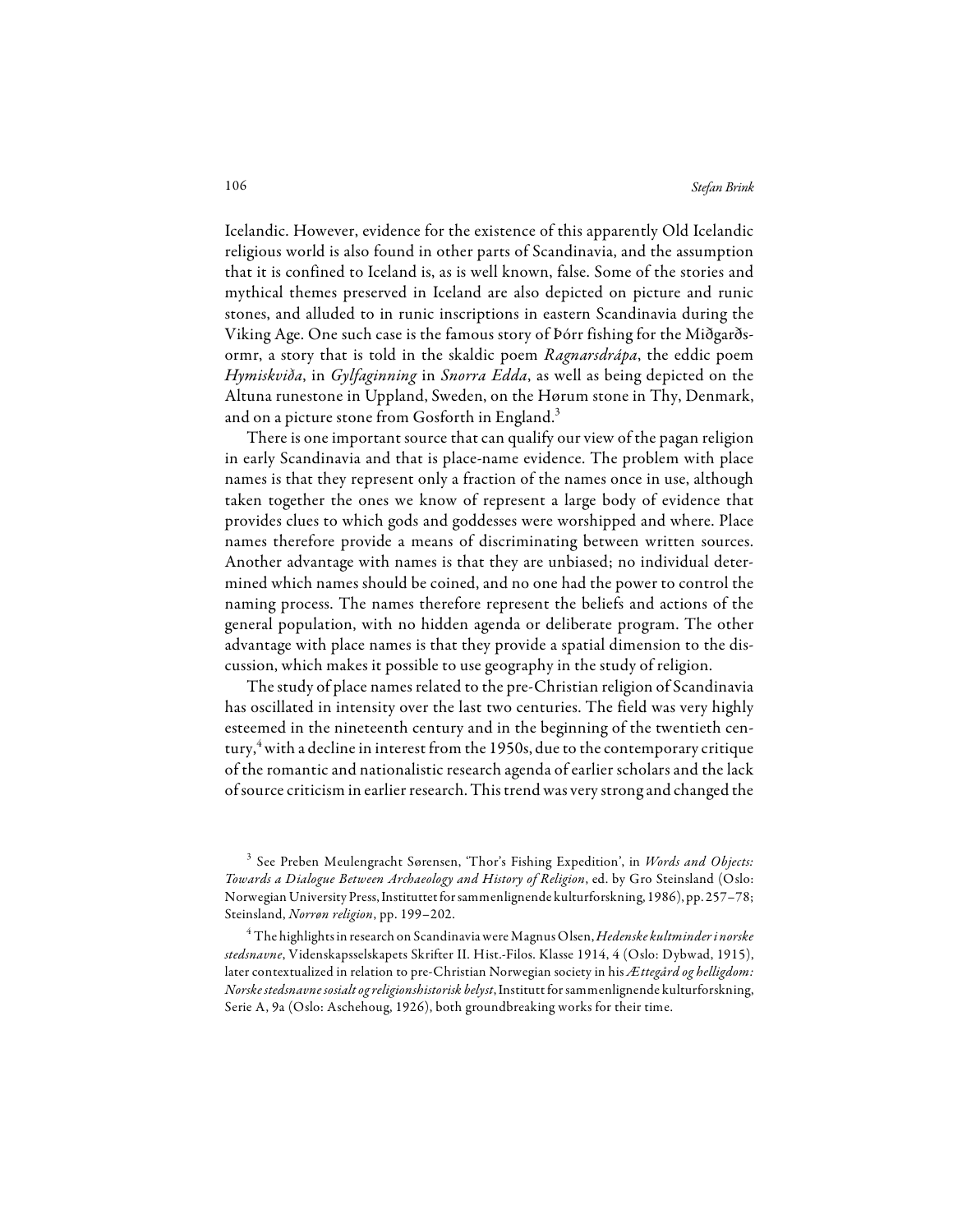direction of historical research in general in Germany and Scandinavia, especially during the 1960s. The loose extravagances early scholars allowed themselves in interpreting, reconstructing, and evaluating sources led to a backlash against the study of place names in relation to pagan religion. Today there is definitely a new trend of focussing on pagan religion in Scandinavia,<sup>5</sup> and young scholars have dared again to engage in research which in the 1950s and 1960s was considered to be controversial.<sup>6</sup> No doubt the major research project *Vägar till Midgård* in Lund has also been important in supporting this trend.

An important, but in many cases misleading contribution was by Jan de Vries.<sup>7</sup> In the second volume of his *Altgermanische Religionsgeschichte* he presented several distribution maps with names of gods and goddesses in Scandinavian place names, such as Óðinn, Þórr, Ullr/Ullinn, Njorðr, Freyr, and Freyja.<sup>8</sup> Unfortunately de Vries missed many names and, more problematically, mapped a lot of names that did not have a theophoric background or were very doubtful; the latter names were mainly field names he had found. De Vries's results were therefore very unreliable, and the reviews of his attempt were, in many cases, scathing.<sup>9</sup> This present article is an attempt to present more reliable maps, although it is only a preliminary work.

For toponymic research on Scandinavian pagan religion, a turning point was a short article by Lars Hellberg in 1986 on pagan place names in the province of Uppland, Sweden.<sup>10</sup> This programmatic article was later followed up by two symposia, in 1987 ('Old Norse and Finnish Religions and Cultic Place-names' in

Three major and solid contributions are Per Vikstrand, *Gudarnas platser: Förkristna sakrala* <sup>6</sup> *ortnamn i Mälarlandskapen*,Actaacademiae regiae GustaviAdolphi, 77 (Uppsala: Kungl. Gustav Adolfs Akademien för svensk folkkultur, 2001); Neil Price, *The Viking Way: Religion and War in Late Iron Age Scandinavia*, Aun, 31 (Uppsala: Institutionen för arkeologi och antik historia, 2002); and Olof Sundqvist, *Freyr's Offspring: Rulers and Religion in Ancient Svea Society*, Historia Religionum, 21 (Uppsala: Uppsala University Press, 2002).

Jan de Vries, *Altgermanische Religionsgeschichte*, 2nd edn, 2 vols, Grundriss der germanischen <sup>7</sup> Philologie, 12.1–2 (Berlin: de Gruyter, 1957), II.

 $^8$  The maps are on pages 53, 116–17, 155, 194, 195, and 309.

 $^9$  See for example Jöran Sahlgren's reviews in  $Namn$  och bygd, 25 (1937), 183–84, and 46 (1958), 191–93.

Lars Hellberg, 'Hedendomens spår i uppländska ortnamn', *Ortnamnssällskapets i Uppsala* <sup>10</sup> *årsskrift* (1986), 40–71.

<sup>&</sup>lt;sup>5</sup> New handbooks are popping up like spring flowers. Two major introductions are Rudolf Simek, *Religion und Mythologie der Germanen* (Darmstadt: Theiss, 2003) and Steinsland, *Norrøn religion*.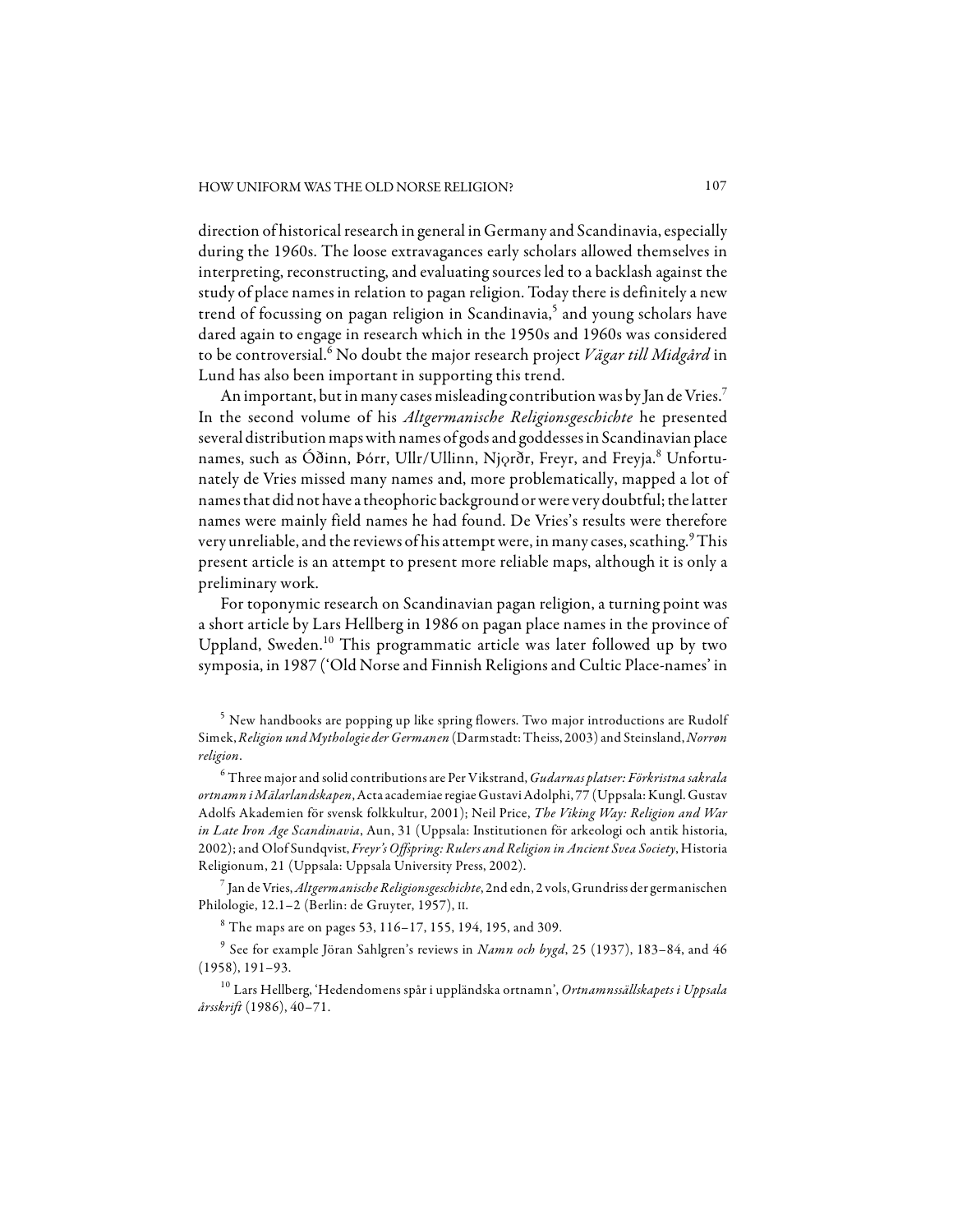Åbo, Finland) and in 1990 (the 16th NORNA symposium 'Sakrale navne' in Gilleleje, Denmark).<sup>11</sup> Shortly thereafter came three *Stand der Forschung* articles written by the three doyens of Scandinavian onomastics at that time, Professors Thorsten Andersson (Sweden), <sup>12</sup> John Kousgård Sørensen (Denmark), <sup>13</sup> and Jørn Sandnes (Norway),<sup>14</sup> which represented the new attitude in the field. The most important modern work in the field, however, came in 2001 with a PhD thesis by Per Vikstrand on the sacral place names in the Lake Mälaren region, a seminal work, which is the obvious landmark for future research in this field. 15

In the present study I have chosen to analyse theophoric place names containing the names of the gods/goddesses Freyr, Óðinn, Þórr, Ullr/Ullinn, \*Niærber/Njorðr, and Týr. In order not to drown in problems I have left out Freyja since there are particular linguistic difficulties involved in determining whether place names contain the name of the goddess or a word *frøy* (< *\*fraiw-*) referring to '(good) growth'.<sup>16</sup> As I stated above, but must emphasize again, the names presented here are the ones that I am as certain as I can be are theophoric, and they represent only a fragment of what once existed. Apart from the names discussed here, there are many other place names that are also theophoric, namely settlement names with no medieval name evidence and minor names, of fields and natural features, which also nearly always lack older written forms. Such names are

<sup>13</sup> John Kousgård Sørensen, 'Haupttypen sakraler Ortsnamen Südskandinaviens', in *Der historische Horizont*, ed. by Hauck, pp. 228–40.

<sup>14</sup> Jørn Sandnes, 'Haupttypen sakraler Ortsnamen Westskandinaviens', in *Der historische Horizont*, ed. by Hauck, pp. 257–66.

Vikstrand, *Gudarnas platser*. 15

 $^{16}$  The name of the goddess has even been thought to be unattested in place names, a stance presented by Elmevik in 'Svenska ortnamn med förleden Frö-', in *Ortnamn i språk och samhälle: Hyllningsskrift till Lars Hellberg*, ed. by Svante Strandberg, Nomina Germanica, 22 (Uppsala: Uppsala University Press, 1995), pp. 107–15.

<sup>&</sup>lt;sup>11</sup> For a short historical overview of research, see Lennart Elmevik, 'Fornnordiska gudagestalter och svenska ortnamn', *Saga och sed* (1995), 11–19.

Thorsten Andersson, 'Haupttypen sakraler Ortsnamen Ostskandinaviens', in *Der* 12 *historische Horizont der Götterbild-Amulette aus der Übergangsepoche von der Spätantike zum Frühmittelalter*, ed. by Karl Hauck, Abhandlungen der Akademie der Wissenschaften in Göttingen, Philol.-Hist. Klasse 3, 200 (Göttingen: Vandenhoeck & Ruprecht, 1992), pp. 241–56; and 'Orts- und Personennamen als Aussagequelle für die altgermanische Religion', in *Germanische Religionsgeschichte: Quellen und Quellenprobleme*, ed. by Heinrich Beck, Detlev Ellmers, and Kurt Schier, Ergänzungsbände zum Reallexikon der germanischen Altertumskunde, 5 (Berlin: de Gruyter, 1992), pp. 508–40.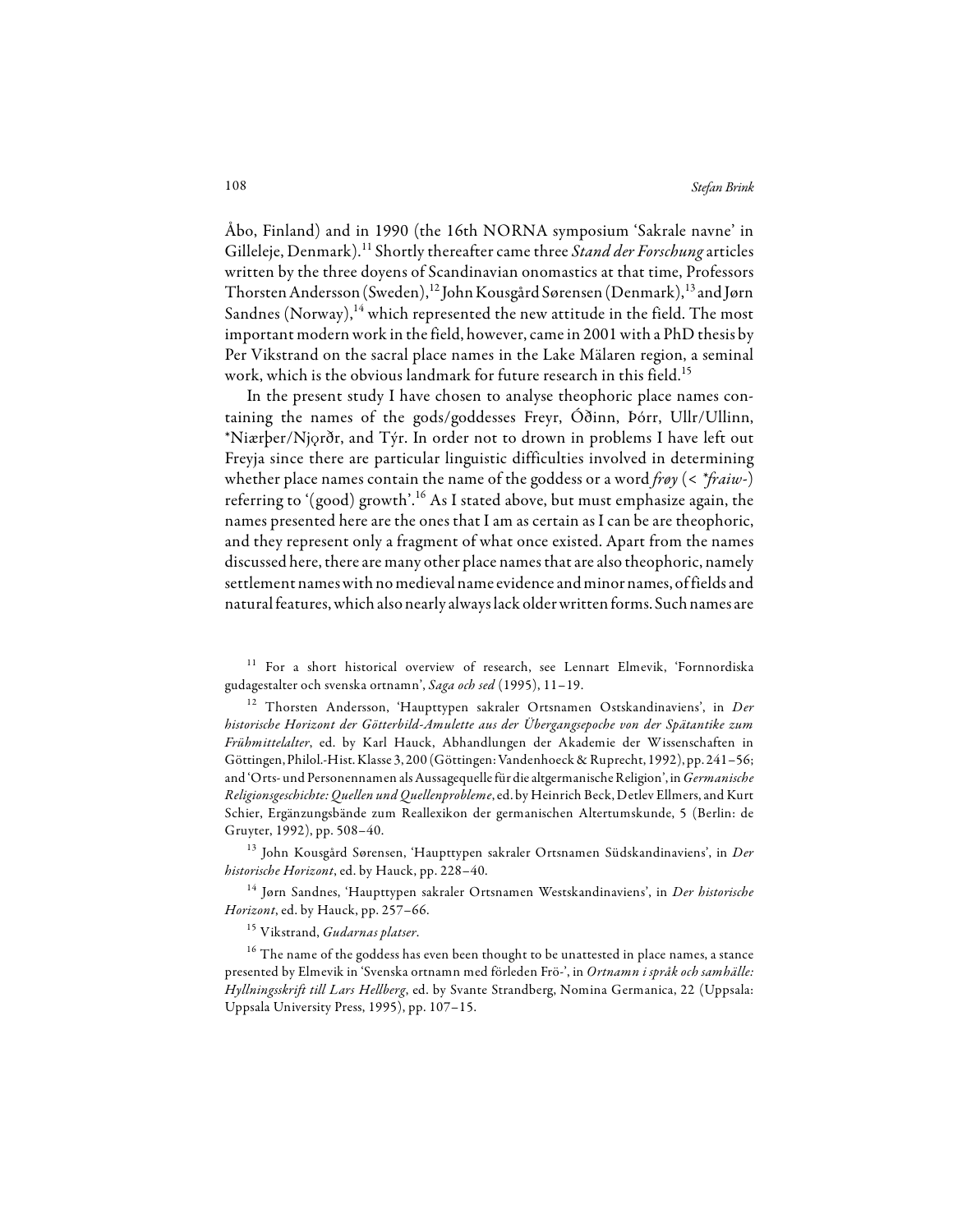extremely interesting to analyse and have a huge potential, but the collection and analysis of material is overwhelmingly time consuming.<sup>17</sup> It is notable, however, that the spatial distribution of these later names corresponds closely to the names presented here; hence they emphasize rather than contradict the spatial pattern I present below in the Appendix.

The theophoric place names formed using the name of the god Freyr are indicated by the genitive -s- (*Frœyslandum*, *Frœyshof*, *Frøsakir*, *Frøsvi*). For Sweden I have included thirty-eight 'certain' *Frøs*- names, and for Norway twenty-two names, but here a larger proportion are uncertain. In Denmark we only have one 'certain' name with the god Freyr, namely the district name of *Frøs Herred* on Jutland. This presents, of course, a considerable imbalance across Scandinavia. This uneven distribution is actually even more pronounced. The Freyr names are very much concentrated in two regions: the first region — and by far the most important one — has its core around Lake Mälaren in central Sweden, with names running along the eastern coast to the north and to the south, and to eastern Västergötland. The second region is around Viken in Norway. Significantly, Freyr names are totally lacking in Trøndelag, Nordland/Troms, and Rogaland. They are very rare in all of western Norway, and the few cases we have here are problematic and more or less uncertain. We can also see that the Freyr names are practically absent — apart from *Frøs Herred* — in all of Denmark and southern Sweden. We therefore get a very distinct pattern: Freyr has a documented cult in the old Sveadominated region in eastern Sweden and in south-east Norway, around Viken, incorporating Vestfold, Østfold, Hedmark, and Opland (see Fig. 1).

As mentioned already, many of the names from Norway are problematic and cannot be described as 'certain'. Only a couple of names seem secure, namely *Frøshov* in Trøgstad, Østfold (Frœyshof 1391) and *Frøishov* in Hole, Buskerud (a Frœyshofue 1342). Also the three names †*Frøisli* (Frøsli 1669), †*Frøysland* (Frøsslanndt 1592), and †*Frøysakr* (Frøssagger 1592) in N. Land, Opland, look fairly 'secure', occurring more or less together in a small district, although all lack old name forms. An interesting but problematic name in Norway, which has been used as a parallel in connection with the famous name *Njarðarlo3g*, is the farm name *Frøitlog* in Sokndal in Rogaland, western Norway, reconstructed as  $\frac{1}{2}F$ r This

<sup>&</sup>lt;sup>17</sup> For important contributions on this matter, see especially Vikstrand, *Gudarnas platser*.

<sup>&</sup>lt;sup>18</sup> See for example Sophus Bugge in *NG*, XVI, 279; Magnus Olsen in *NG*, X, 9–10, and in *Det gamle norske ønavn Njarðarlo3g*, Christiania videnskabs-selskabs forhandlinger for 1905, 5 (Oslo: Dybwad, 1905); and *NSL*, p. 118. For these and other abbreviations used below, see the list of Abbreviations at the end of the Appendix.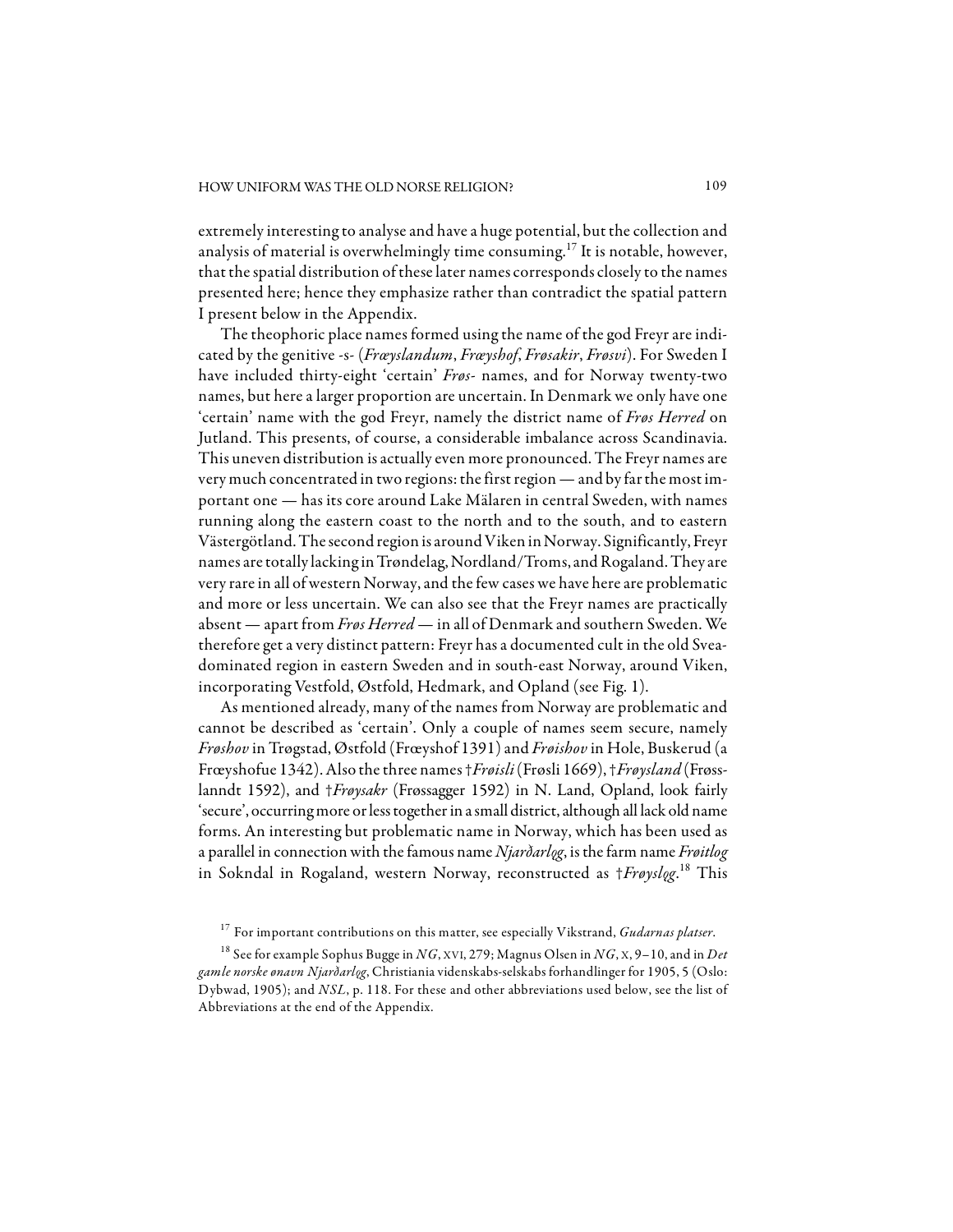

Figure 1. The distribution of theophoric place names in Scandinavia containing the name of the god Freyr (open circles are uncertain).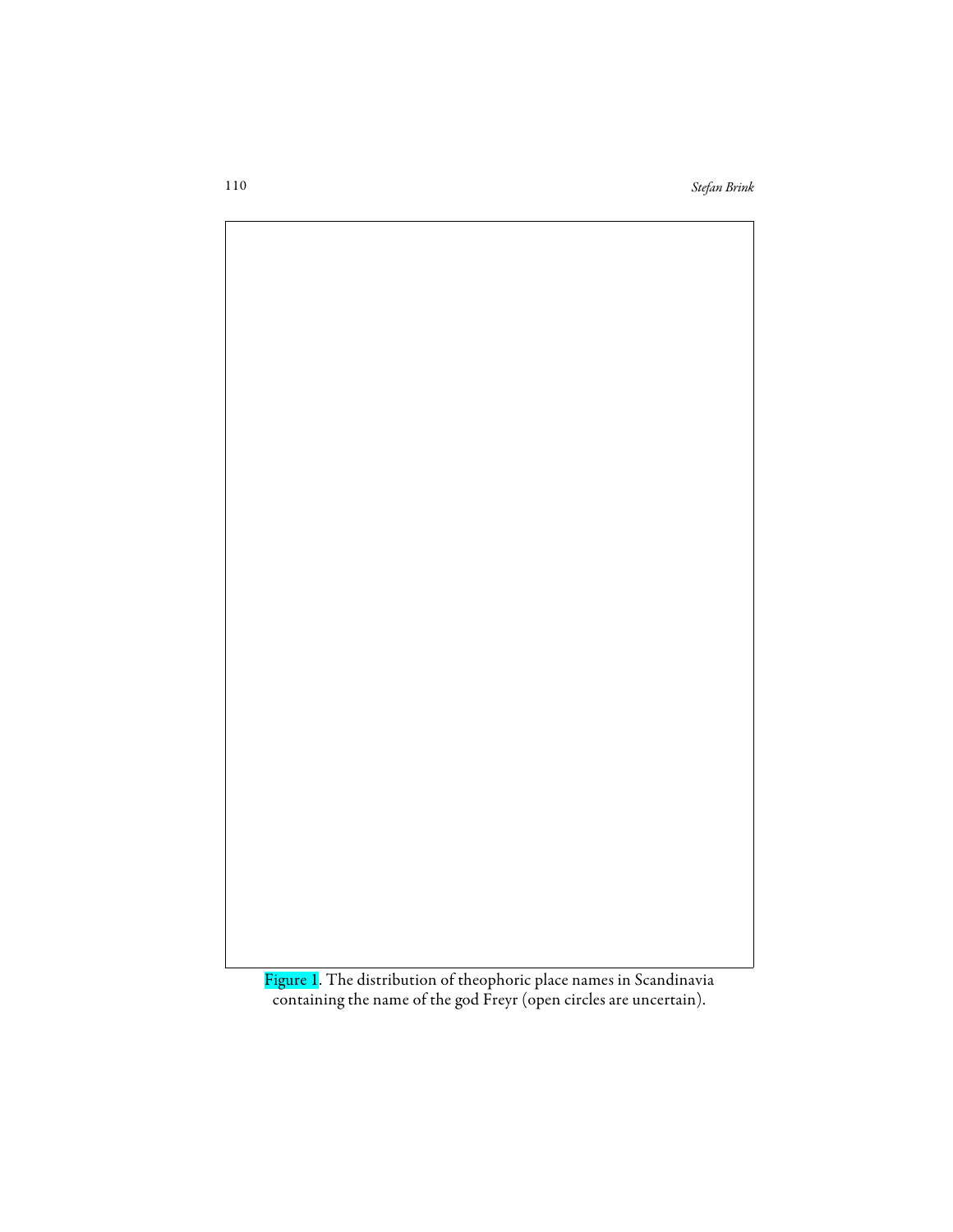reconstruction is not obvious when we consult the fairly young written forms of the name: Fretlandt 1500s, Fretlonn 1500s, Føtland, Frøttlannd 1563, Frødløff 1567, Frøtløff 1610, Frøtleff 1616, 1668, Frøtløv 1723. Sophus Bugge took the liberty of seeing the god's name Freyr here and the word *lo3g* 'laws', and assumes the name was once used for a law district where Freyr had a special role, presumably in a communal cult.<sup>19</sup> This interpretation must be considered uncertain.

In Sweden, on the other hand, there are many Freyr names that seem to be very 'secure': eleven *Fröslund*(*a*), eight *Frösvi*, two *Frösåker*, a *Fröseke* ('the oak grove dedicated to Freyr'), and two names ending in -*tuna*. In Uppland we have a parallel to the Danish *Frøs Herred* in the old district name of *Frösthult* (frøstolpt 1314), containing the word OSw *tolpt*, referring to a minor district in the ancient naval organization, the *ledung*.

The distinct pattern of Freyr names found in the old Svea-dominated area of eastern Sweden seems to corroborate the evidence of Old Norse literature, where Freyr is often called a  $sviago\delta$  ('god of the Svíar'),<sup>20</sup> and in poems such as *Haustlo3ng*, which names the Swedes as *allar áttir Ingvifreys* ('all Ingvi-Freyr's family'). There is also Saxo's mention in Book I of *Gesta Danorum* of a *Freysblót* ('sacrifice to Freyr') among the Swedes, and his claims that 'the most valiant of the Svear [. . .] were kinsmen of the divine Frø' and that Freyr was a Swedish ruler ('Rex Suetiæ Frø').<sup>21</sup> In addition Adam of Bremen describes a well-equipped Freyr in the pagan 'temple' in Uppsala in his *Gesta* (4:26). A cult of Freyr therefore seems to have been strong among the Svíar in Svíþjóð. On this point the literary and the toponymic evidence are in harmony.

Theophoric place names with the name of the god Óðinn normally occur as *Ons*- or *Odens*-. In my material I have identified approximately seventy names: forty-nine in present-day Sweden, eleven in Norway, and eleven in Denmark. These names have a more even distribution than the Freyr names: they are found more or less in all the major regions of Scandinavia, with the exception, once again, of western Norway. For Sweden the majority of the Óðinn names are again to be found around Lake Mälaren, but names occur all over Götaland down to Skåne in the south; there are also occasional names in northern Sweden, in Dalarna and Jämtland. The distribution of Óðinn names in Denmark is fairly even. The exception is therefore western Norway (see Fig. 2).

*NG*, XVI, 279. 19

<sup>&</sup>lt;sup>20</sup> Sundqvist, *Freyr's Offspring*, p. 165.

<sup>&</sup>lt;sup>21</sup> Sundqvist, *Freyr's Offspring*, p. 165.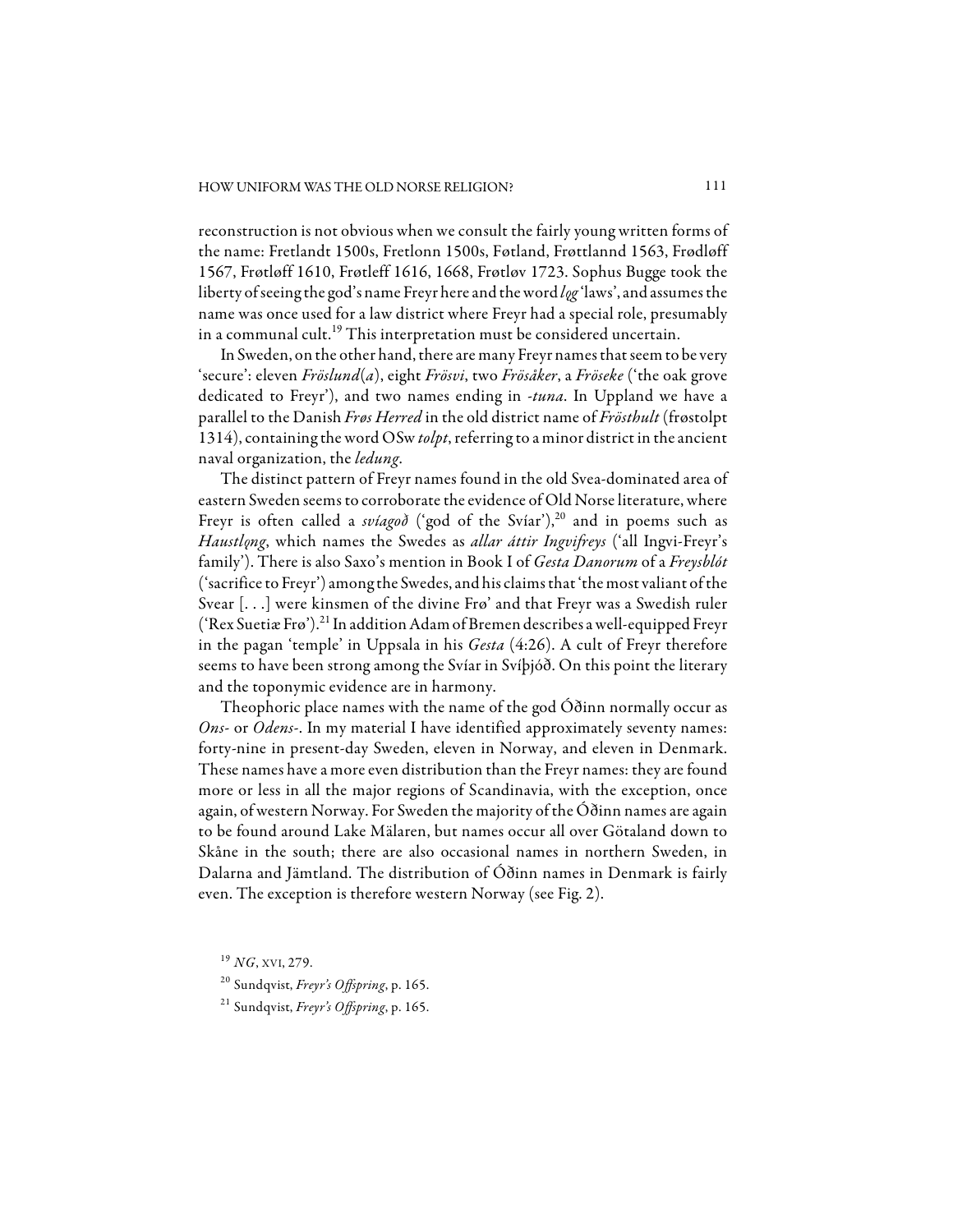

Figure 2. The distribution of theophoric place names in Scandinavia containing the name of the god Óðinn (open circles are uncertain).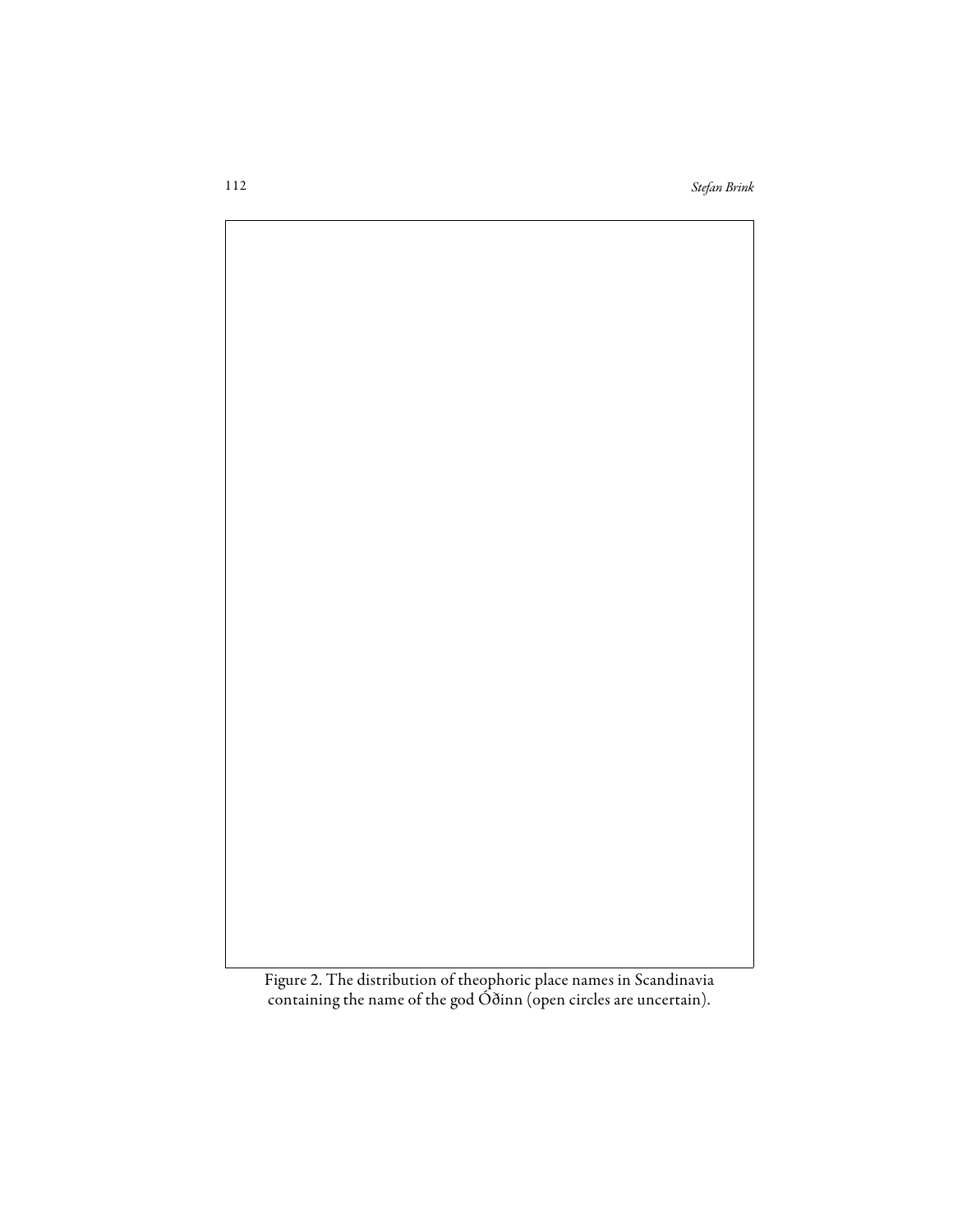Many of the names found in Norway are uncertain to some degree. Most certain are *Onsåker* in Våler, Østfold (Odensakr *RB*); the two, obviously connected, *Onsø* the parish and *Onsø* the hundred in Østfold; and the lost †*Odhinssalr*, very probably to be understood as the predecessor of *Huseby* in Onsø.<sup>22</sup> A parallel to the latter name is a lost †*Odhinssalr* in Trøndelag. In Denmark we have a couple of very interesting names, especially three ODa *Othenshyllæ* (*Vognsild*, *Onsild*, *Vonsild*) and five ODa *Othensvæ* (*Oddense*, *Oens*, *Vojens*, *Odense*, *Onsved*), which all seem very secure. In Sweden we again have several fairly certain names, such as *Onsicke* in Hagunda, Uppland (i Odhenseke 1409) and *Odensicke* on Selaön, Södermanland (odhinseke 1365), seven *Odenslund*(*a*), five *Odensvi*, etc. It is noteworthy that there are two OSw *Odhenssalr* in Sweden as in Norway, one in Halland (*Onsala*) and one in Jämtland (*Odensala*). The *Odensala* in Ärlinghundra, Uppland should not be counted among these names, since it is a corrupted form of OSw *Oþinsharg* 'the cult site (*ho3rgr*) dedicated to Óðinn'. Notable too are the many Óðinn names referring to topographical features, such as lakes, wells, islands, and mountains or hills (*Odensholmen*, *Onsjö*, *Onsberga*, *Odens källa*, *Odens kulle*); an interesting case are names referring to rapids, such as *Odensfors* in Tierp, Uppland, and ?*Odensfors* in Gullberg, Östergötland. Difficult to interpret and assess, however, are the many *Odensland*/*Onsland* found especially as minor names in Uppland.<sup>23</sup>

The god Þórr might perhaps be expected to be well represented in place-name evidence with examples evenly spread all over Scandinavia (see Fig. 3). This is in fact the case, but with some exceptions. Again the majority of the Scandinavian Þórr names are in central eastern Sweden, where the greatest number is to be found in the province of Uppland. Þórr names are scattered thinly but evenly over southern Scandinavia (southern Sweden and Denmark). In Norway we again find the majority of Þórr names around Viken. In western Norway there is an occasional name of rather uncertain background; in Trøndelag these theophoric names are missing altogether. It would come as no surprise if, after closer analysis, western Norway also turned out to lack Þórr names. It is also noticeable that there are regional differences on a smaller scale. So for example western Västergötland, Dalsland, Värmland, western Västmanland, and Närke lack Þórr names; western

<sup>&</sup>lt;sup>22</sup> See Kåre Hoel, 'Huseby-garders gamle navn: Huseby-Tesal, Huseby-Odinssal, Huseby-Skiringssal', in *Institutt for namnegransking: Årsmelding 1985* (Oslo: University of Oslo, 1985), pp. 119–32; Stefan Brink, 'Husby', in *Reallexikon der germanischen Altertumskunde*, ed. by Heinrich Beck and others, 2nd rev. edn (Berlin: de Gruyter, 1968–), XV (2000), 277.

 $^{23}$  These names will be discussed by Per Vikstrand in a forthcoming article.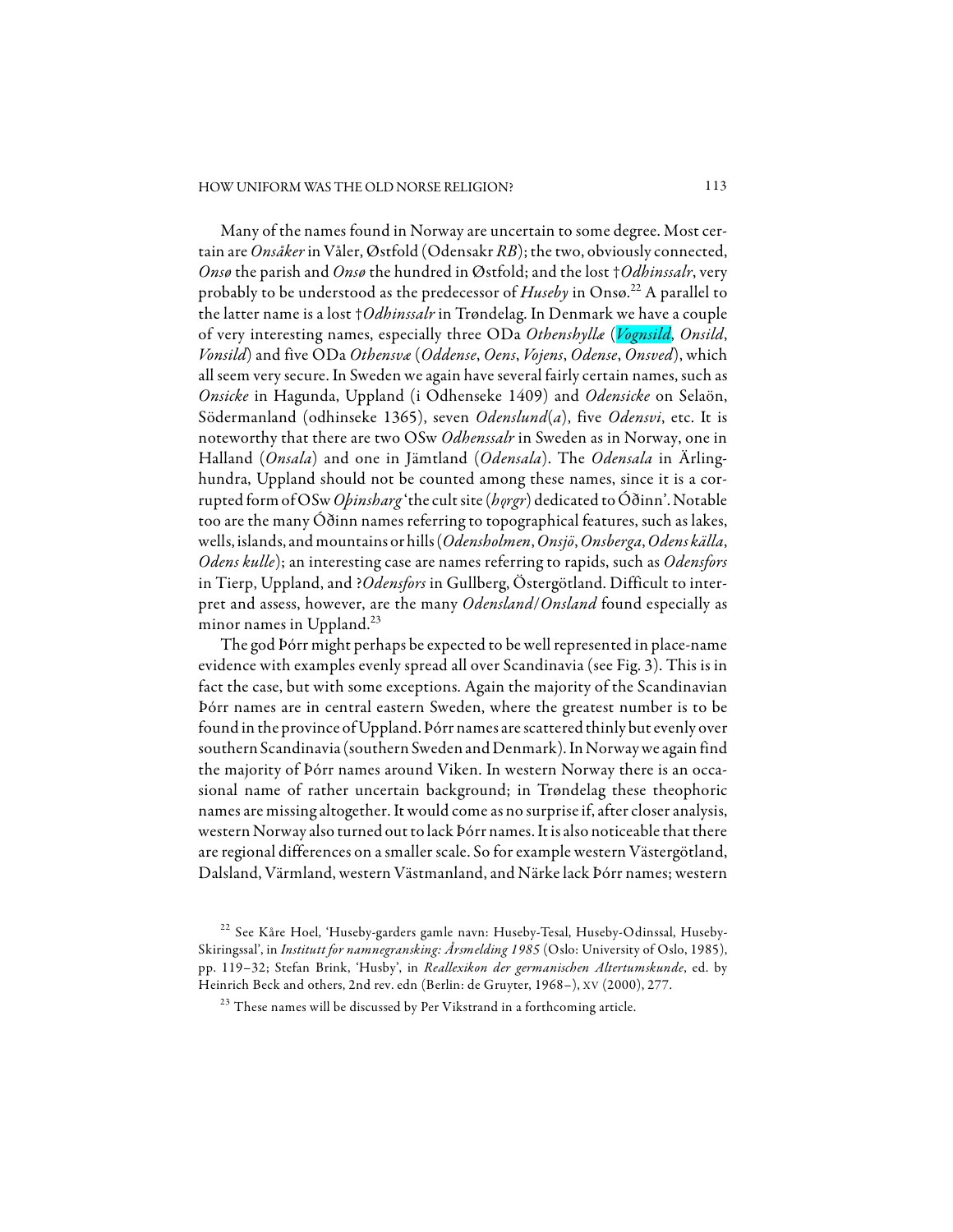

Figure 3. The distribution of theophoric place names in Scandinavia containing the name of the god Þórr (open circles are uncertain), and also the problematic Norwegian *Totland* names (+).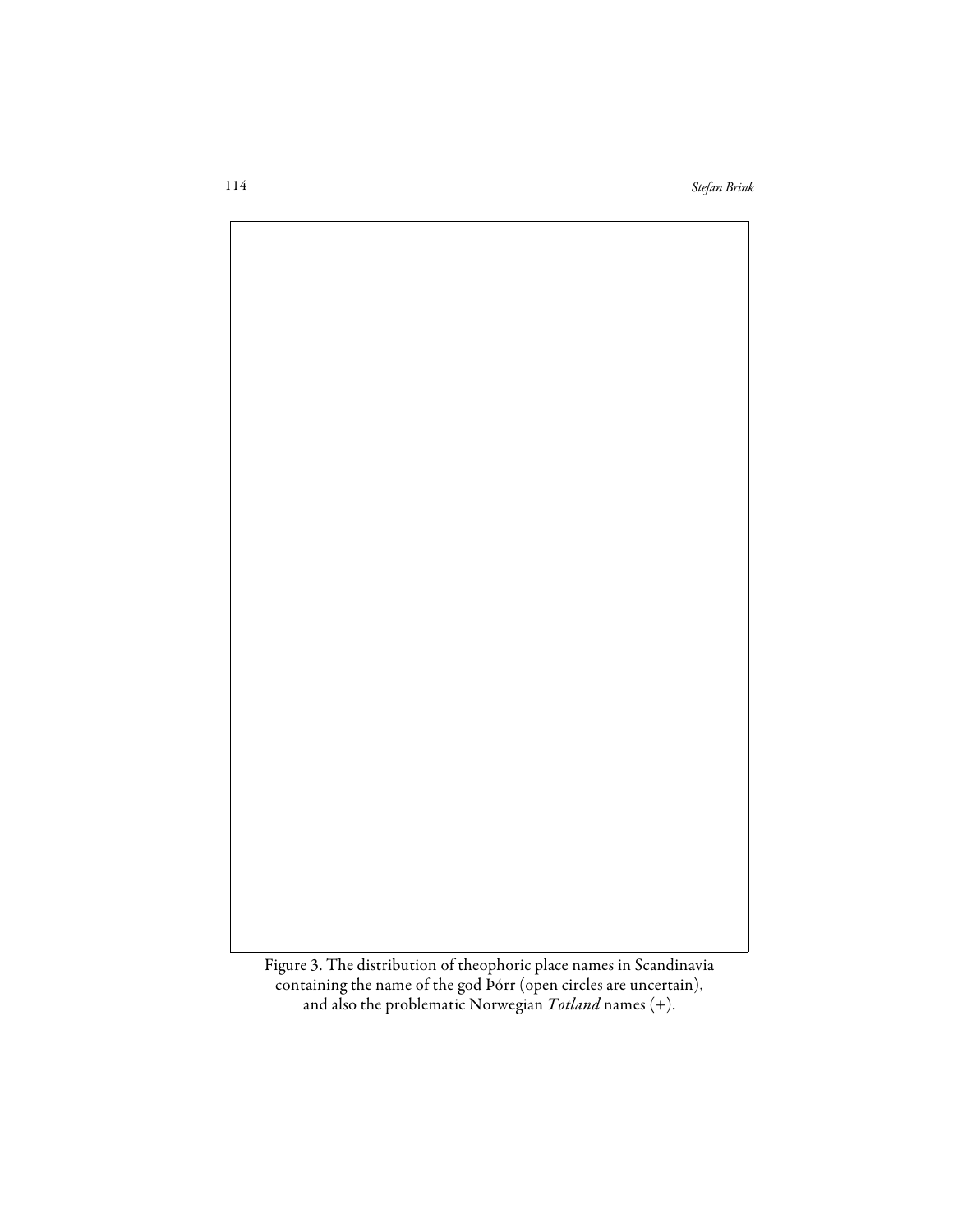and northern Jutland likewise. The most plentiful occurrences are to be found around Oslo, in Uppland, and in southern Södermanland.

In Norway the majority of the Þórr names are ON *Þórshof*; there are ten in all, all found in the south-east part of Norway (Østfold, Akershus, Buskerud, Hedmark, and Opland); in addition there are six more or less certain instances of *Þórsnes*. There are some very problematic names, most surviving in the form Totland, all found in western Norway (Vest-Agder, Hordaland, and Sogn and Fjordane). The reason for an identification with Þórr is one instance, *Totland* in Alversund, Hordaland (af þorslande *c*. 1175, þorsland 1427, Thotland 1463, Torsland 1490, Totland 1500s), whose older forms point in the direction of the first element being the god's name Þórr. The other *Totland* cases have only young written forms, and they do not help us very much. The exception is *Totland* in Daviken, Sogn and Fjordane (i Þothlandi *BK*, Thodlandt 1563), which has an early form with Þoth-, not Þors-. The *Totland* name in Daviken needs to be borne in mind in any discussion of these names, and suggests it would be unwise to assume automatically that all instances of *Totland* are survivals of an older \**Thórsland*.

For Sweden, the overwhelmingly most frequent name containing Þórr as an element is *Torslund(a)*, with twelve cases found, nine in Uppland and one each in Södermanland, Östergötland, and Öland. Next most frequent is *Torsåker*, which occurs five times. Several of these have become parish names. Semantically interrelated to *Torsåker* are *Torsång* in Dalarna (< *Thorsvanger*) and *Torsvallen* in Valbo, Gästrikland (< *Thorsvalder*). There is one *Torsvi* in Trögd, Uppland, and a lost †*Thorshugle* in Uppsala, Uppland, where the second element is the word \**hugl(e)* ('mound', probably 'grave mound'). We may also note the famous hill fort *Torsburgen* on Gotland and the town name *Torshälla* in Södermanland, which is a corrupt form of *Thorsharg* (in thorshargi 1288). In southern Scandinavia there is a *Torseke* in Villand, Skåne, a *Torslunde* on Sjælland and Fyn, and a *Torsager* on Djursland, Jutland.

The place-name evidence makes it clear that in the cult of Þórr, the god cannot have been exclusively a god of the sky. Names such as *Torsåker*, *Torsager*, and *Torsvang* indicate that Þórr must also have been connected to agrarian activities. It has therefore been assumed that Þórr, like Freyr, should be considered a fertility deity in the pagan Scandinavian pantheon. It is clear from the toponymic evidence, at least for central Sweden, that Þórr was one of the most important gods, perhaps the most important, and was connected to agrarian activities, as is indicated in names such as *Thorsakir*. The character of Þórr place names indicates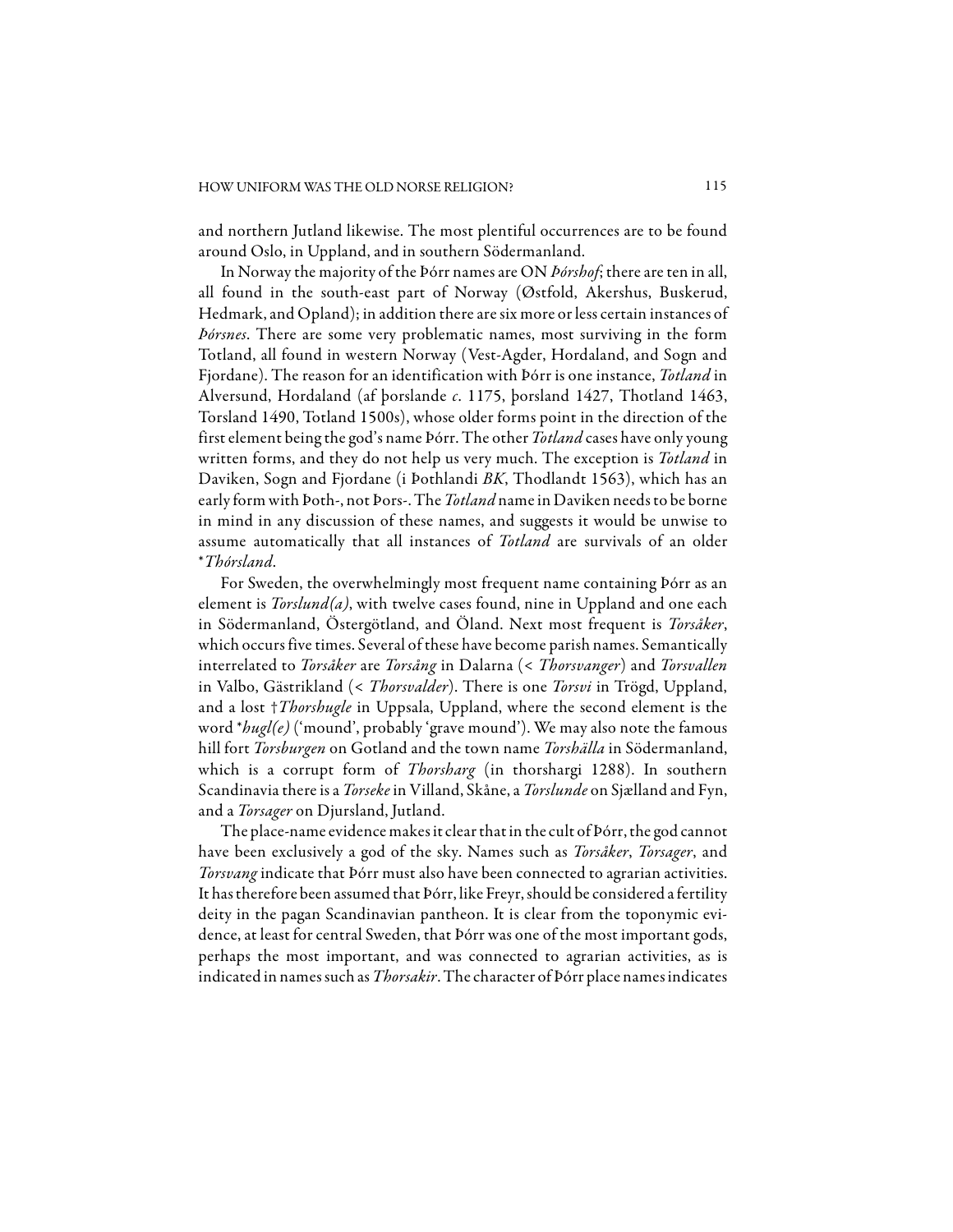a very different type of god from the picture we get from Snorri and from Old Norse poetry, as has been noted by several scholars.<sup>24</sup>

A most elusive god in the pagan Scandinavian pantheon is Ullr, known in Old Norse literature as, inter alia, a winter god, although he is not a central figure in Snorri's stories of the gods. The place names containing his name paint a very different picture. One gets the impression that Ullr must have been a major god, but the Ullr names also reveal that the cult of Ullr was never pan-Scandinavian. His occurrence in the toponymic material is confined to two distinct regions: the provinces around Lake Mälaren, including central parts of Östergötland, and the area around Viken, principally restricted to Østfold, Vestfold, and Akershus. Even more interestingly, we have some indisputable Norwegian place-name evidence of what has been assumed to be a by-name for Ullr, namely Ullinn.<sup>25</sup> Trøndelag totally lacks names in Ullr or Ullinn; nor do southern Sweden or Denmark have any trace of Ullr. The southernmost Ullr name is *Ullevi* in Gårdby on Öland, a name typical for the Mälar provinces and found in an area that was clearly Svea dominated, the south-east coast of Sweden, including Öland and Gotland (see Fig. 4).

Among the twenty-seven Norwegian names containing Ullr, some are 'uncertain', such as *Ulreng* in Skedsmo, Akershus (Vllerengh *RB*) — one would not expect a god's name in a place name with -*engh* 'meadow' as the second element — and as many as eight instances of *Ull*(*e*)*land*. More certain are *Ullevål* in Oslo (a Ullaruale 1309), †*Ullarál*, an old name for a part of Haug parish on the west side of Randselven in Norderhov, Buskerud (i Vllærrale 1355), and a couple of places named \**Ullarvin*, such as *Ulleren* in Oslo (i Ullarini *RB*), *Ulleren* in southern Odalen, Hedmark (Ullerni *RB*), *Ulleren* in Hole, Buskerud (Ullaryn 1291), and *Ulleren* in eastern Eiker, Buskerud (a Ullaryn 1445). There are several names for topographical features, such as inlets, lakes, islands, and peninsulas, containing the god Ullr's name, as well as, and perhaps rather remarkably, a couple of names in -*þveit* 'minor field, clearing'.

<sup>24</sup> See for example Vikstrand, *Gudarnas platser*, pp. 162–64, and references there.

 $^{25}$  The pair Ullr/Ullinn looks like an identical construction to Óðr/Óðinn, but as, for example, Magnus Olsen has pointed out (*Hedenske kultminder*, p. 104), if Ullinn was to be derived with the same suffix as Óðinn (< Pr-Germ. \*Wôdanaz) one would expect a form \*Ollinn, not Ullinn. Instead Olsen deduces an older Pr.-Germ. \*Wulðînaz for Ullinn, with an adjectival suffix -îna 'belonging to, part of'. It is easier perhaps to look upon Ullinn as a derivative parallel to the variant form of the god Óðinn that we find in OE Wœden and OSax Wôdin < Pr.-Germ. \*Wôðinaz (de Vries, *Altgermanische Religionsgeschichte*, II, 416), hence a Pr.-Germ. \*Wulðinaz; in this way a parallel between Ullr/Ullinn and Óðr/Óðinn may be maintained.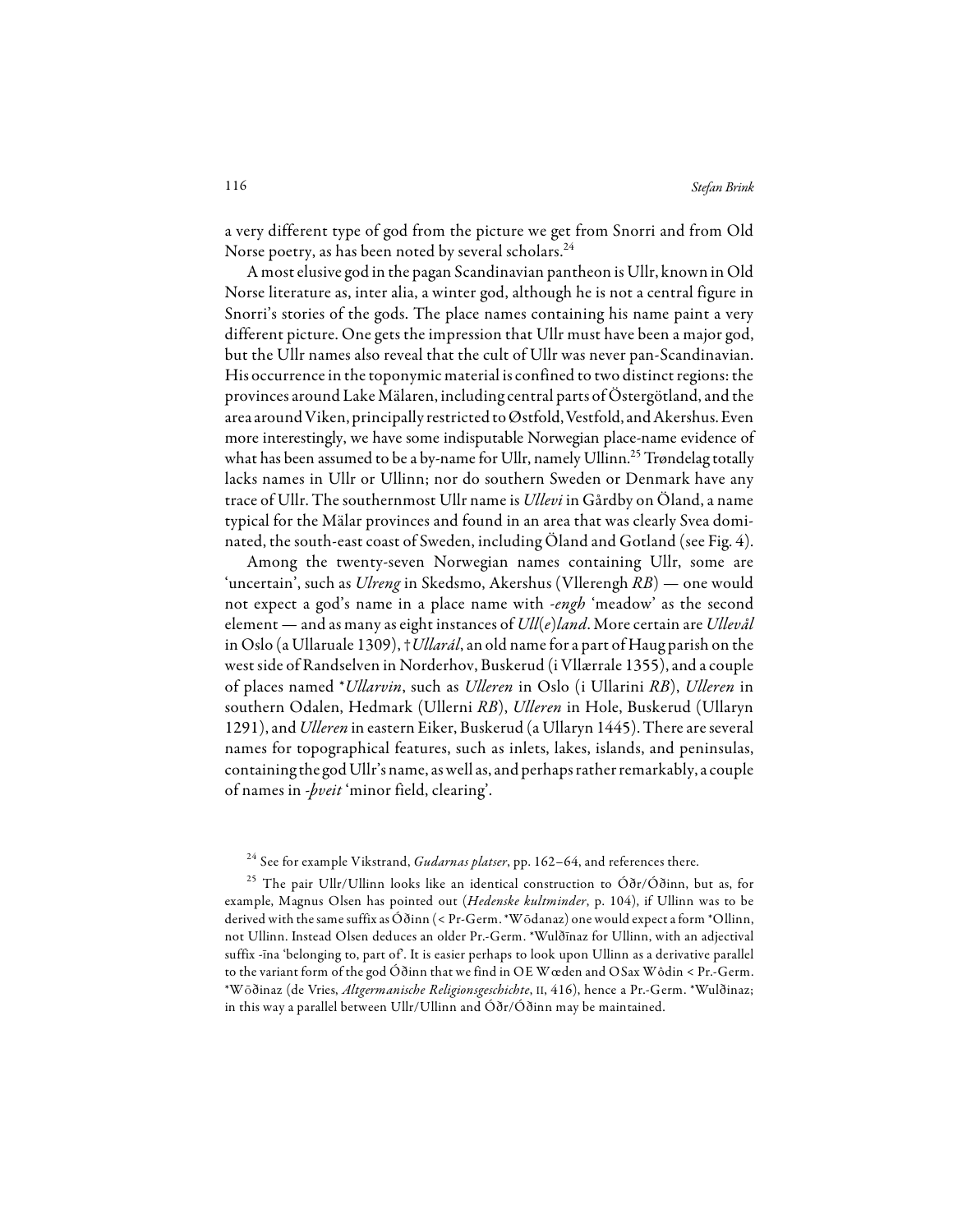

Figure 4. The distribution of theophoric place names in Scandinavia containing the name of the gods Ullr (•) and \*Ullinn (+) (open circles are uncertain); also the even more problematic Norwegian *Ull(e)land* names (open square).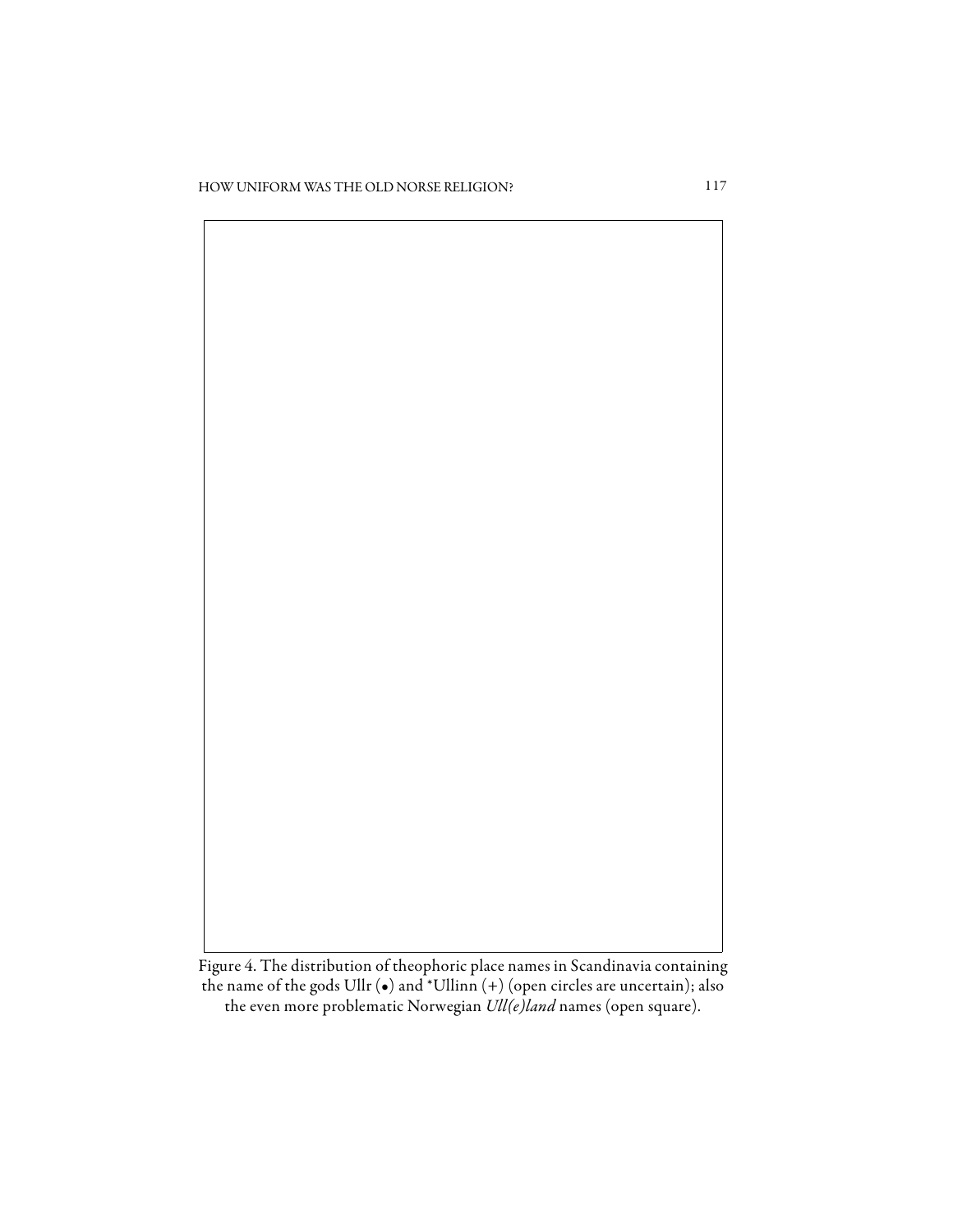For Sweden we have an astonishing twenty-three instances of *Ullevi*, making Ullr the god by far the most frequently connected to a *vi* ('pagan cult site'). There are five *Ullunda*, two *Ulleråker*, and one *Ultuna*, the latter a farm or a chieftain's 'manor' in the district called *Ulleråker* in Uppsala, Uppland. As in Norway we also have a couple of instances of *Ullarvin*. There are also some elusive names, such as *Ullbolsta*, a parish district in Ulleråkers hundred district, Uppland (de vllabolstad 1316), *Ulbersta*, a parish district and a hundred district in Skärkind, Östergötland (af vllabolstaþ 1367, af vllabolstadh 1371, j vllaboolstadhe 1375), *Ullstämma* in Trögd's hundred district, Uppland (i Vllastempne 1419), *Ullstämma* in Landeryd's parish district, Hanekind's hundred district, Östergötland (vllastempnu 1317), and*Ullekalv* in Högby parish district, in Göstring's hundred district, Östergötland (vllacalff 1337, i wllakalfwe 1384), which seems to contain the god's name, but how these names are to be interpreted is a matter of debate. $^{26}$ 

In Norway we seem to have place-name evidence for the cult of the god ON Njorðr, and in Sweden evidence of the cult of the goddess \*Niærþer, and not the other way around. This strange circumstance is probably an artefact of the early history of research into these names.<sup>27</sup> In Norway the names were connected early on with the god Njorðr mentioned in Old Norse literature, whereas in Sweden the names beginning in *N(i)ærdh*- were instead connected to the goddess Nerthus, mentioned by Tacitus in his *Germania*. No one has yet tried to reconcile this discrepancy, which is undoubtedly illusory. According to Magnus Olsen there are around a dozen place names in Norway containing the name of the god Nj $\varphi$ rdr.<sup>28</sup> The most certain of these are the two *Norderhov*, in Løiten, Hedmark (a Nærdrhofue 1370) and in Ringerike, Buskerud (Nierdarhofs sokn *RB*). Then in addition we have five instances of *Njarðarheimr* and four of *Njarðarland*. These names are found all over southern Norway, but not in Trøndelag, Nordland, or Troms.

For Sweden, Per Vikstrand reckons up sixteen place names with \**Niærþer*: five *Närlunda*, five *Niærdhavi*, three *Nälberg(a)*, and the island name *Norderön*.<sup>29</sup> Of particular interest is *Nälsta* in Spånga, Stockholm (nærthastaff 1354), as it is an OSw form of *Niærdhastaf*; the same may be the case for *Nällsta* on Selaön in

<sup>&</sup>lt;sup>26</sup> For a discussion of these names, see Vikstrand, *Gudarnas platser*, passim.

<sup>&</sup>lt;sup>27</sup> See Vikstrand, *Gudarnas platser*, pp. 101–02; Anders Hultgård, 'Njörðr', in *Reallexikon*, ed. by Beck and others, XXI (2002), 234–40; and Thorsten Andersson, 'Theophore Namen', in ibid., XXX (2005), 444.

<sup>&</sup>lt;sup>28</sup> Hedenske kultminder, pp. 50-56.

<sup>&</sup>lt;sup>29</sup> Gudarnas platser, p. 98.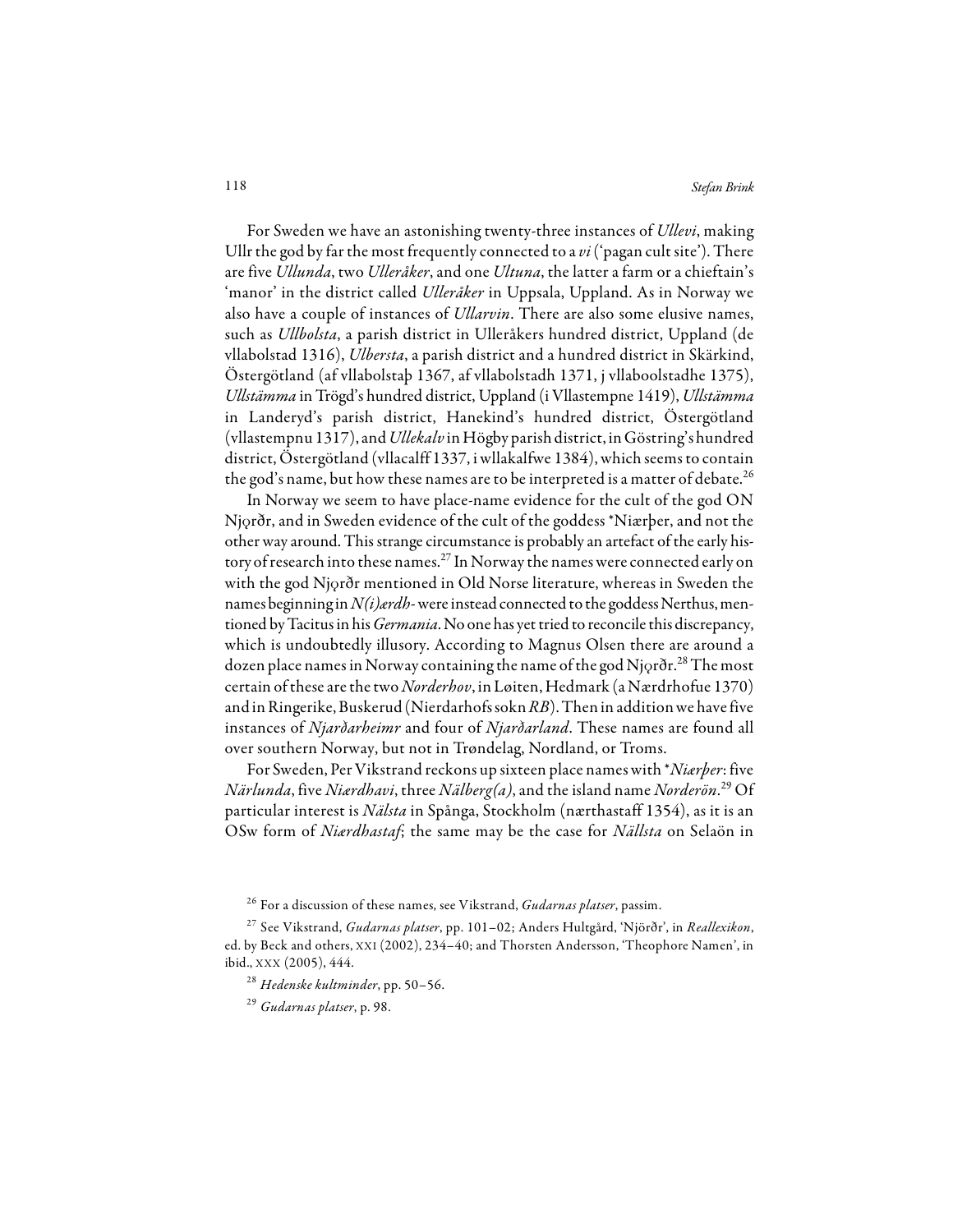Södermanland (nerddestum 1334, nærdistom 1411), and these names probably denoted some kind of standing idol connected to \*Niærþer. The distribution of the Njärd-names in Sweden is distinct and regional. These names occur in central eastern Sweden, with the sole exception of *Norderön* in Jämtland. Denmark has only a few uncertain names that may contain the name of the god/goddess Niærth: one is *Nærum* close to Copenhagen on Sjælland (Niartharum 1186); two others are the two *Nærå* on Fyn, which, according to John Kousgård Sørensen is a corruption of *Niærtharhøgh*. 30

The geographical distribution of the god Týr (< Pr.-Germ. \*Tîwaz, cf. Lat. *deus*) in Scandinavian place names is highly uneven. Sweden has no examples of this god's name in any place name to my knowledge. It was assumed in earlier scholarship that the name of the large forest that divides the provinces of Västergötland and Närke, *Tiveden* (< *Tîviþer*), had the god's name as the first element, but this is impossible. Instead it may very well contain the related word ON plur. *tívar* 'gods', giving the meaning 'the forest where gods and deities dwell'. In Norway there is one place name containing Týr that has never been disputed, namely *Tysnes* (Tysnes 1330, Tysnæss *BK*), a parish and hundred on the island ON *Njarðarlǫg* in Hordaland.<sup>31</sup> The other place name discussed in this connection is *Tislauan* in Melhus, Southern Trøndelag (Tisle NRJ, Tislagh, Tyslag 1559). Since we do not have any medieval forms of this name, it is very difficult to draw definite conclusions, but it is clearly possible that this name contains the name of the god Týr. The traditional interpretation is that the name is an ON *Týslo3g*, hence a parallel to *Njarðarlo3g*, with a meaning 'the legal district dedicated to the god  $Tyr^2$ , and this possibility must be considered. A third Norwegian name is the lost †*Tésal*(*i*)*r* in Råde, Østfold (Tesala kirke *RB*, i Tesale 1403). No one has seriously proposed seeing the name of the god Týr in the first element in this name: the older form's Te- is an insurmountable obstacle. The first element in this name is utterly elusive. The original and brave scholar Magnus Olsen had a suggestion of course.<sup>33</sup> Té- in Tésal(i)r is, in his opinion, the name of another god \*Tér (< \*Tewa-) closely related to Týr (< \*Tiwa-). Although he adduces some linguistic parallels in Sanskrit and Old Greek, this suggestion must be considered a philological shot in the dark. To sum up, in Norway we have one, perhaps two place names indicating the cult of the god Týr.

 $^{\rm 30}$  'Haupttypen sakraler Ortsnamen Südskandinaviens', p. 235.

 $^{31}$  *NG*, x<sub>I</sub>, 17<sub>1</sub>.

*NG*, XIV, 279. 32

Olsen, *Hedenske kultminder*, p. 231. 33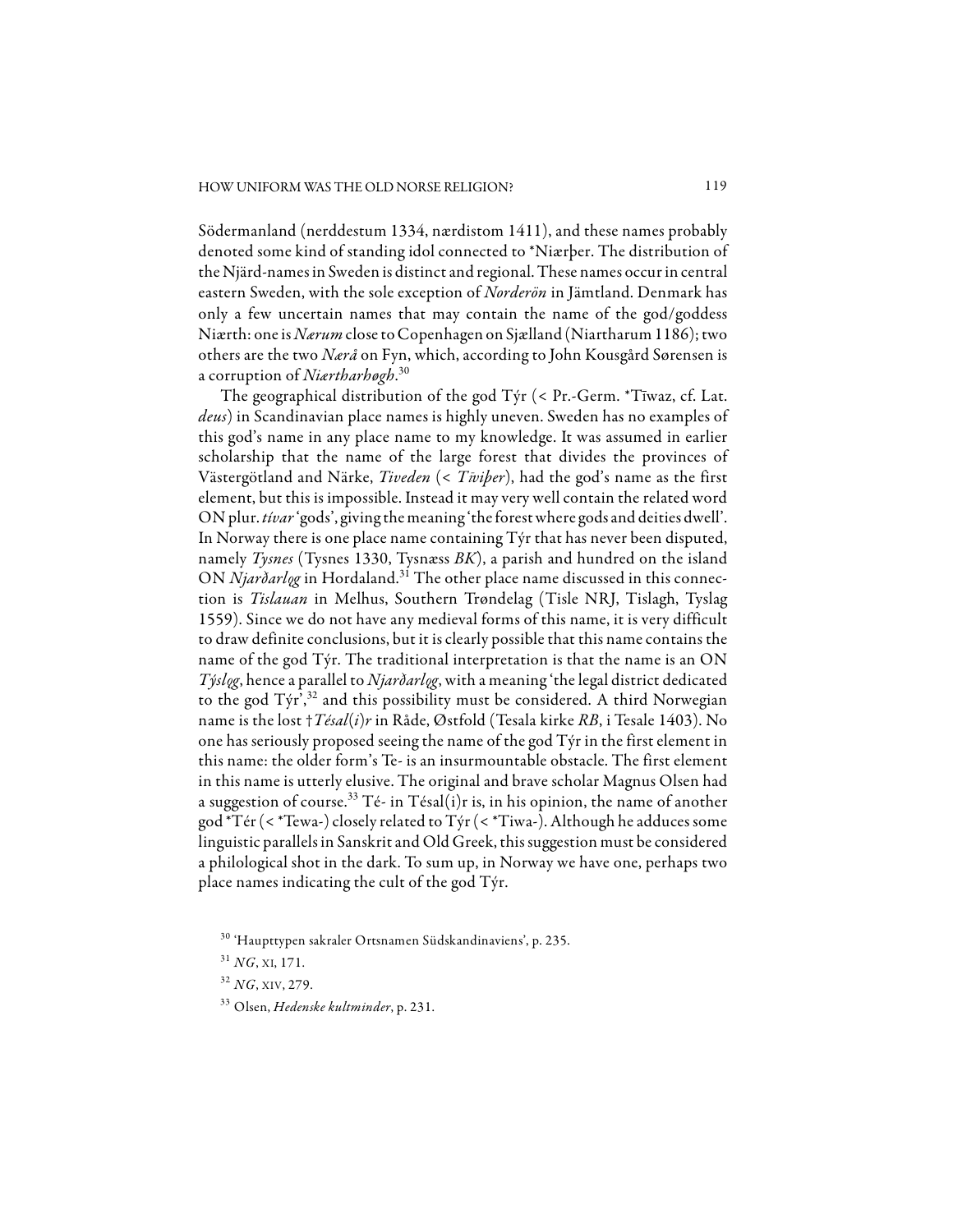In Denmark the picture is totally different. Here we have at least thirty-three place names that could potentially have the name of the god Týr as the first element.<sup>34</sup> There are six *Tislund*, three *Tiset* (< *Tisvidh*), four *Tisbjerg*, and three *Tishøj*. The most well-known name is probably *Tissø* on Sjælland (Tisøe 1452), with a couple of parallels denoting a small lake which must have been dedicated to the god. *Tissø* has become one of the most important sites for understanding Viking-Age society in Scandinavia, thanks to the extensive archaeological excavations there.<sup>35</sup> There can be no doubt that the cult of the god Týr, connected to war and legal matters, was extensive in Denmark. It is however notable that Týr names are lacking in Fyn, Langeland, Lolland, and Falster, making a strange lacuna in the distribution in the middle of Denmark (see Fig. 5).

These are the gods and goddesses that we find in the Scandinavian place-name corpus (with the exception of Freyja, which I have not discussed). There are a few place names which have been assumed to contain the names of other gods and goddesses known from Old Norse literature, such as Baldr, Forseti, Víðarr, Frigg, and the otherwise unknown \*Fillinn.

The name of the god Baldr is evidently nonexistent in Swedish place names, but has been assumed in a couple of Danish and Norwegian place names. The Danish ones, *Baldersbæk* and *Bollesager*, are not conclusive, with only the former as a strong candidate in my opinion. Among the few Norwegian names in contention, only *Balleshol* in Nes, Hedmark (a Balldrshole 1356, but a Baldissole 1358) and *Balsnes* in Fillan, Nordmøre (Balldrsnes 1342, af Baldaznese *AB*, Bollisnes 1559) warrant serious consideration; even more uncertain is *Basberg* in Sem, Vestfold (j Baldzbergi *RB*, Baldraasberg (1320) 1409).<sup>36</sup> Unfortunately the older forms vary considerably, and it is not obvious that the names have Baldrs- as the first element. To conclude, there may be a few names in Denmark and Norway

See Bente Holmberg, 'Den hedenske gud Tyr i danske stednavne', in *Mange bække små: Til* <sup>34</sup> *John Kousgård Sørensen på tresårsdagen 6.12.1985*,ed. by V. Dalberg and Gillian Fellows-Jensen, Navnestudier udg. af Institut for Naavneforskning, 27 (Copenhagen: Reitzel, 1986), pp. 109–27.

<sup>35</sup> See for example Lars Jørgensen, 'En storgård fra vikingetid ved Tissø, Sjaelland: En foreløbig praesentation', in *Centrala platser, centrala frågor: Samhällsstrukturen under järnåldern. En vänbok till Berta Stjernquist*, ed. by L. Larsson and B. Hårdh, Uppåkrastudier, 1 (Lund: Almqvist & Wiksell, 1998), pp. 233–48, and 'Kongsgård, kultsted, marked: overvejelser omkring Tissøkompleksets struktur og funktion', in *Vägar till Midgård*, vol. II: *Plats och praxis: Arkeologiska och religionshistoriska studier av nordisk förkristen ritual*, ed. by Kristina Jennbert, Anders Andrén, and Catharina Raudvere (Lund: Nordic Academic Press, 2002), pp. 215–47.

 $36$  Compare Botolv Helleland, 'Sosiale og sakrale uttrykk i stadnamn: Freistnad på ei tematisering', in *Ortnamn i språk och samhälle*, ed. by Strandberg, pp. 125–42 (p. 131).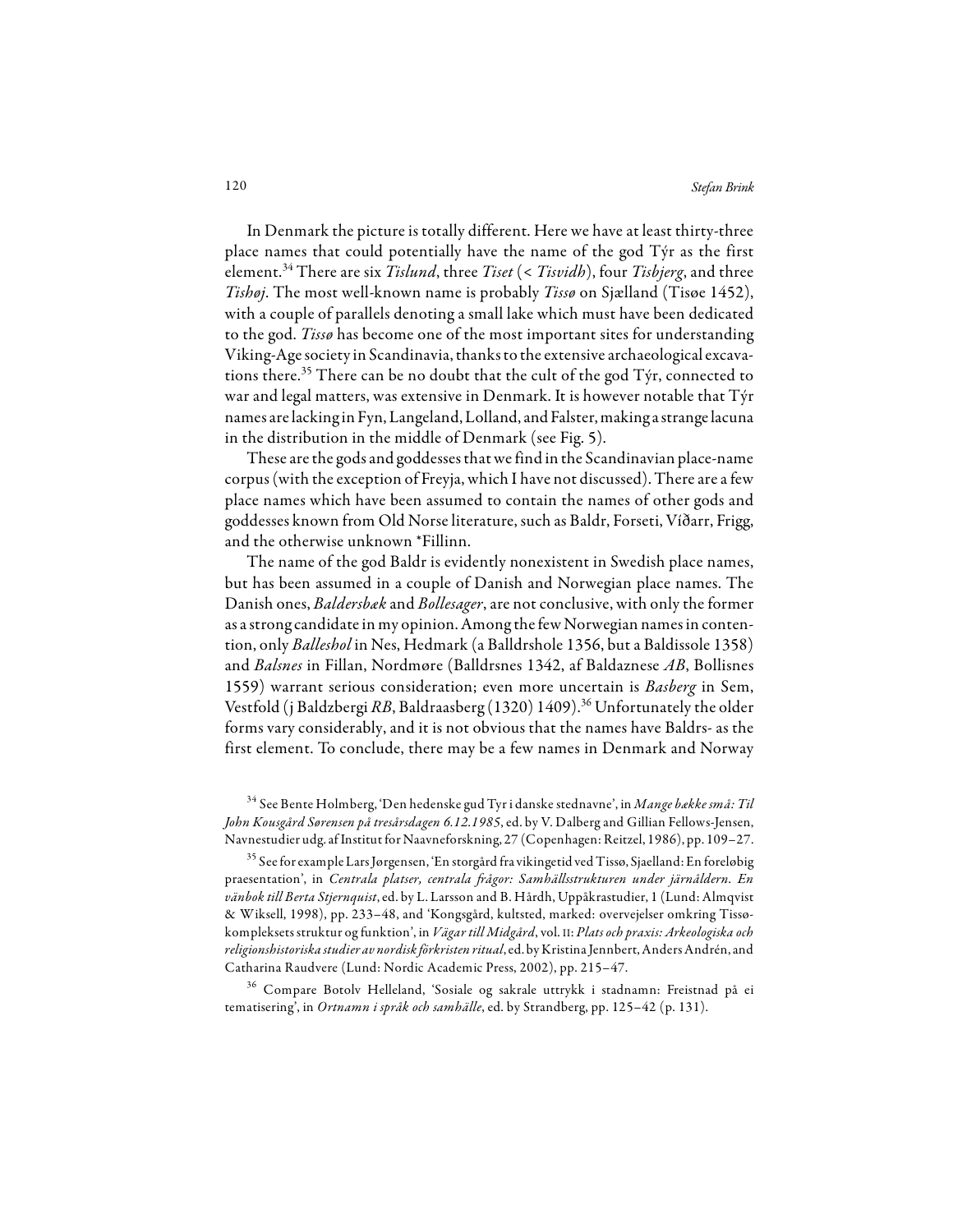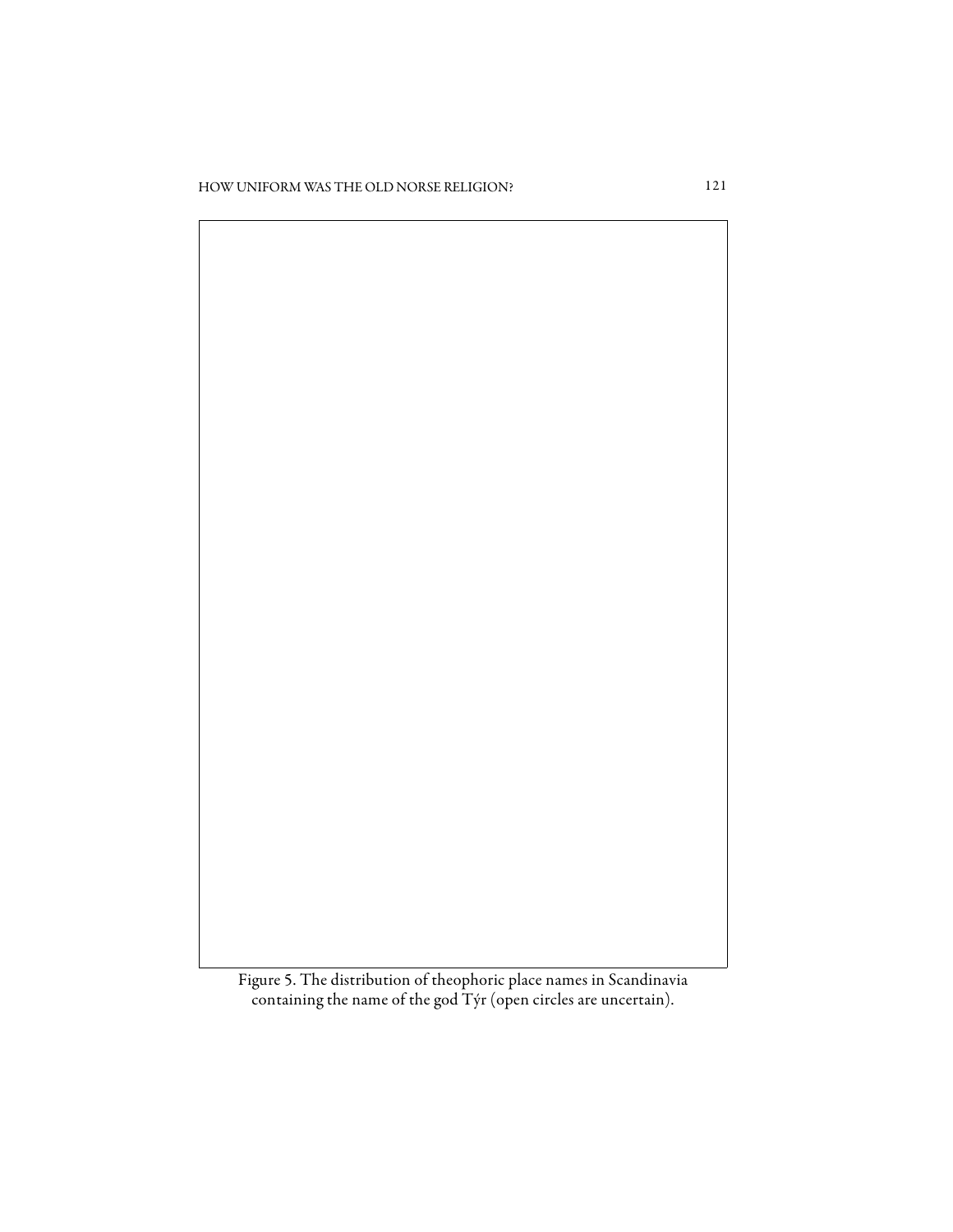indicating the existence of a cult of the god Baldr, but the evidence is fragile and inconclusive.

The lost farm *Forsetlund* in Onsø, Østfold, Norway (i Fosættelundi *RB*, Forsettelund 1480) has a very interesting name in an intriguing local context, as it is, along with †*Odhinssalr*, in Onsø (< Óðinsøy), a district with rich evidence of pagan cult. It has been assumed, with good reason, that the first element of this name is the name of the god Forseti, hence the name was ON *Forsetalundr*. 37 Older forms of the name support such an interpretation. If this is correct, this name is the only evidence in the Scandinavian place-name material — to my knowledge — of a cult of the god Forseti. This elusive god is mentioned by Snorri as Baldr's son, and in *Grímnismál* 15 he is said to reside in Glitnir, a hall made of gold and silver, where he sits and mediates in legal disputes. The legal aspect of this god is also referred to in his name, which means 'one who leads a legal meeting, a thing'.<sup>38</sup>

In and around the parish of *Vang* — the old *Riðabu* in Hedmark (east of Lake Mjøsa) — we have what is for Norway a unique 'sacral landscape', judging by the place names: *Disen*, *Åker*, *Vang*, *Torshov*, and *Vidarshov*. This place-name milieu has been observed and discussed for a long time. Unfortunately the evidence is not as clear as it appears from the present-day forms. The name *Vidarshov* has been understood as an ON *Víðarshof*, evidencing the cult of Víðarr, the son Óðinn begot with the giantess Gríðr, killer of his father's killer at Ragnarok. The older forms of this place name are, unfortunately, not all that old — no medieval forms are known: Wirishaugh *c*. 1550, Wiersøgh 1578, Virso 1574–97. From this it seems rather adventurous (to put it mildly) to reconstruct an ON *Víðarshof*. Instead the name seems to be an older ON *Virishaugr*, containing a man's name \*Virir, or perhaps Virfir, known from *Vo3luspá*, and *haugr* ('grave mound'). Such a name has at least a few Swedish parallels, with a man's name as the first element and the word OSw *høgher* 'burial mound' as the second, often referring to a grand grave mound, for example *Hillessjö* (< Hildishøgh 1310) in Uppland referring to the grave mound *Hilleshögen*.<sup>39</sup> The usual explanation of the name *Torshov* is also questionable. Older forms of the name, such as Torseg 1520 and Torsogh 1578, 1593, actually point in the same direction as Vidarshov, to an ON *Þórshaugr* or *Þórishaugr*, the latter containing the man's name Þórir. Although there are

<sup>&</sup>lt;sup>37</sup> Mattias Tveitane, 'Forseti', in *Reallexikon*, ed. by Beck and others, 1X (1995), 343–45.

 $^{38}$  Compare the title of Iceland's president, 'Forseti' Íslands.

<sup>&</sup>lt;sup>39</sup> Karin Callissendorff, *Ortnamn i Uppland* (Stockholm: AWE/Geber, 1986), p. 34.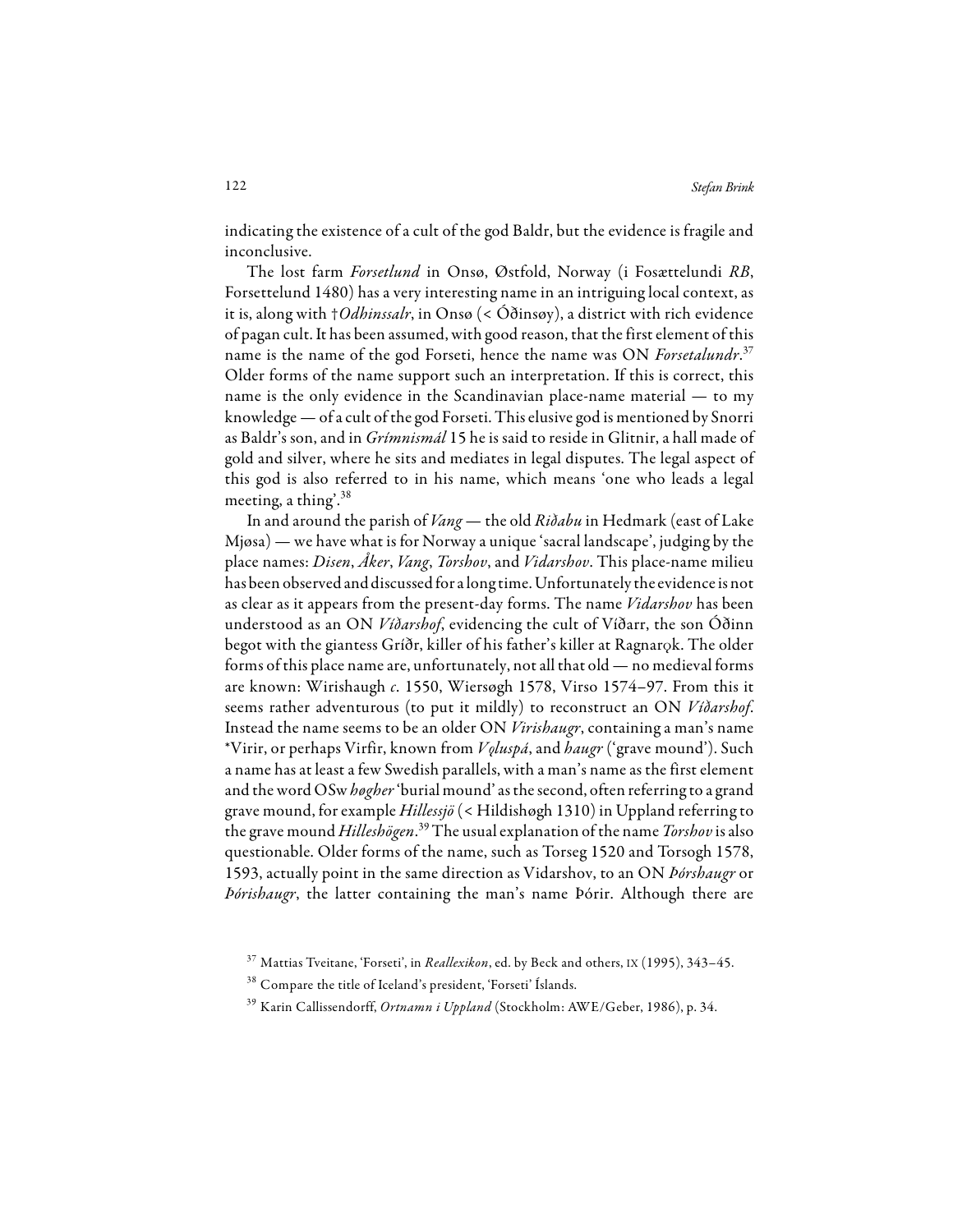parallels to the first element being a man's name, one cannot rule out the possibility that we have here the names of the gods Þórr and Víðarr, while the second element in both names looks like -*haugr* 'burial mound'. It is impossible to be certain in either case, due to the lack of old (medieval) forms of the names.

The goddess Frigg, Óðinn's wife according to the *Poetic Edda* and to Snorri, does not occur very frequently in Old Norse literature, and the same is true for the toponymic material: we only have knowledge of her cult in a couple of place names. These are *Friggeråker*, a parish and hamlet in Gudhem, in the district of Falbygden, famous for its ancient monuments, in Västergötland (de frigiær aker, in frigiæraker 1311, in friggiæraker 1323, i frigerachar 1390, i friggerakers sokn 1423); and the lost farm name †*Friggjarsetr* in Hegra, northern Trøndelag, Norway (af Fryggiosætre *AB*). The Swedish name has normally been seen as a definite instance of the name of the goddess Frigg. The earlier name forms correspond well with the expected *Friggiar-*, and the second element of the compound, the word *akr* ('arable land'), gives the place name a main element that is semantically plausible. However, since this may be a unique case, Lennart Elmevik has presented a non-theophoric interpretation.<sup>40</sup> He sees the word ON *fridgerd* ('making peace, conciliation') in the first element of the name. The name has, in his opinion, gone through the following development: \**Friðgærð(ar)akr* > \**Friðgiærðakr* > \**Friggær(ð)akr*. The etymological handicraft looks possible, but one has to admit there are many more or less problematic links in this chain of evidence. Personally I accept the traditional interpretation and see *Friggeråker* as an example of a name evidencing a cult of the goddess Frigg. More problematic is the Norwegian name. Magnus Olsen reconstructs a \**Friggjarsetr* from the forms in Aslak Bolt's land register  $(1430s-40s)$ ,<sup>41</sup> but this is not at all obvious from the preserved form *Fryggiosætre*. Instead the name looks to me like an ON \**Friggjusetr*, indicating a woman's name \*Friggja, or perhaps an otherwise unknown weak variant of the goddess name Frigg. The Norwegian name is problematic and a connection with the name of the goddess Frigg can certainly not be taken for granted.

Finally we have the interesting case of the god(?) \*Fillinn. In the central part of the settlement district of Våge in Gudbrandsdalen, Opland, Norway, we have three *vin*-farms in a row: *Ullinsyn*, which also is the vicarage in the parish (a Vllinsin 1354, a Vllinsini 1356), *Lyen* (i Lygin 1345, i Lyghine 1360, a Lyghini 1361), and *Fillinsø* (a Fillinsin 1325, a Fillensœœ 1446): there are hence three

Lennart Elmevik, 'Härnevi och Friggeråker', *Namn och bygd*, 83 (1995), 67–77. <sup>40</sup>

Olsen, *Hedenske kultminder*, p. 207. 41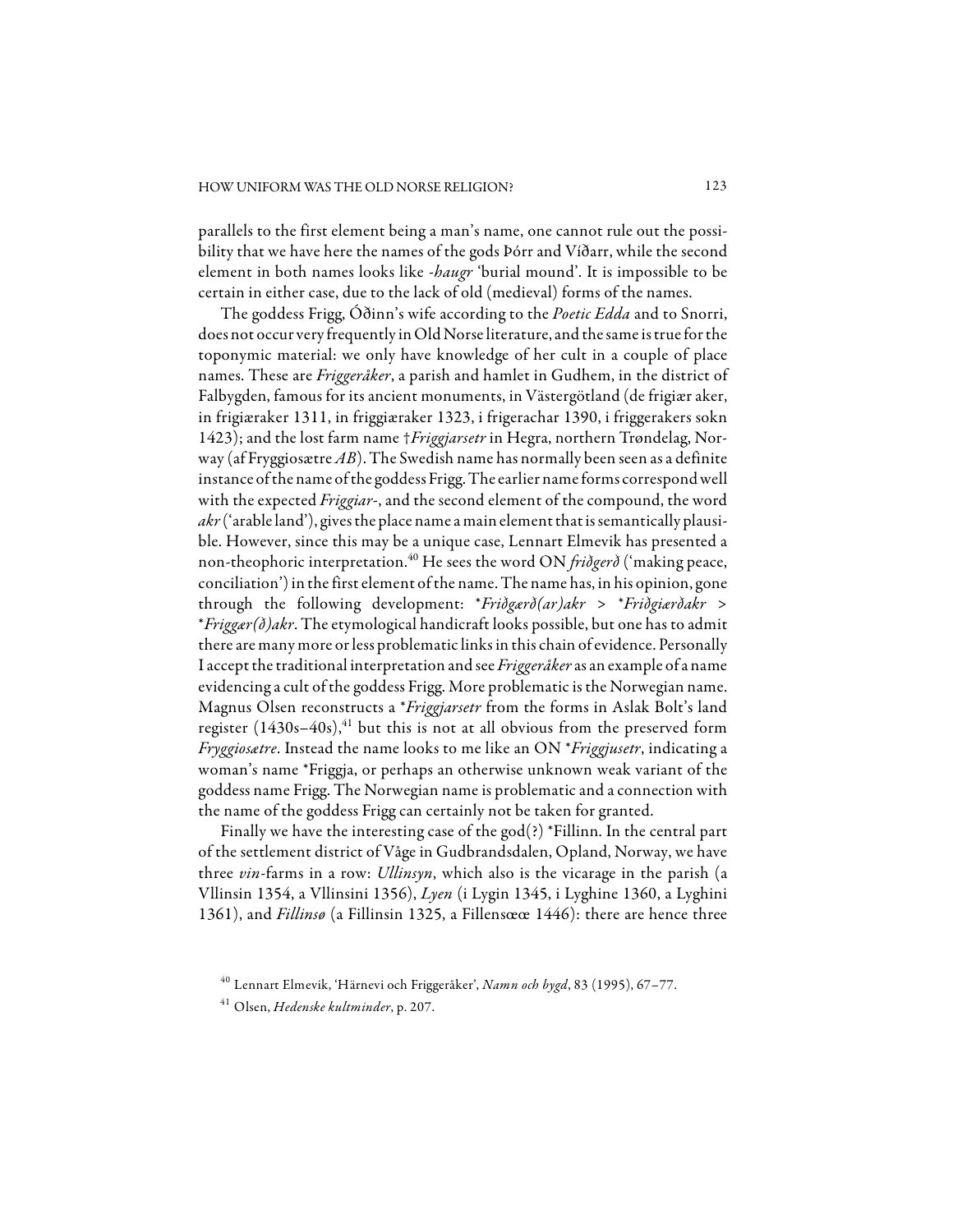related names, ON *Ullinsin*, *Lýgin*, and *Fillinsin*, which could be parts of an original, subsequently divided \**Vin*. Magnus Olsen, who first drew attention to these names, considered that one of them, *Ullinsin*, must be a *vin*-name containing the name of the god Ullinn.<sup>42</sup> There can be no doubt that he is right. *Lýgin* seems to have as the first element a stem \**lýgi-,* with a parallel stem in \**ljúg*-, found, for example, in Goth *liuga* f. 'marriage' and OHG \**liugi* 'peace, agreement' (in *urliugi* 'war'; cf. with ablaut OSw *ørløg*, MLG *orloge*, *orlich*, MFr *orloge* 'war'). It is Olsen's plausible idea that an Old Norse form \**lýgi* n. once existed, meaning 'final agreement, pact', with a topographical denotation 'a place which has become sacred and not possible to violate by oath-taking', hence 'a thing site'. Several names in Norway contain the stems \**lýgi*- and \**ljúg*-, such as *Lye*, a vicarage in the parish of the same name in Time, Rogaland (a Lyghi 1384), and three instances of *Lystad*, in Skiptvet, Østfold (i Lyghistadhum *RB*), in Sørum, Akershus (Lygistad *RB*), and in Ullensaker, Akershus (Lysistad *RB*). In the name *Fillinsø*, ON *Fillinsin*, Olsen sees a toponymic compound parallel to ON *Ullinsin*, so that the first elements in both names are the names of gods: \*Ullinn and \*Fillinn. Neither appears in Old Norse literature, only in place names, but at least for Ullinn, the evidence seems plausible and has never been questioned. The reconstructed \*Fillinn is in Olsen's opinion from a Pr.-Germ. \**Filþinaz*, related to Pr.- Germ. \**felþa*- 'arable land', and he considered the god to be a hypostasis of Freyr. In support of this assumption Olsen points to the probably related name pair *Ullinsakr*/*Frøysakr* in N. Land, Opland, and to the Finnish god Pellonpekko. To cut a long story short, Magnus Olsen has drawn attention to a most interesting case in Våge, and our conclusion must be that his interpretation of the element \*Ullinn in ON *Ullinsin* is a cogent one; the derivation of \**lýgi* 'thing site' in *Lyen*, ON *Lýgin*, is clever, potentially possible, and extremely interesting; and as for \*Fillinn in *Fillinsø*, ON *Fillinsin*, this remains a bold, intriguing, and well-argued case, albeit highly speculative.

# *Conclusion*

This spatial and toponymical exercise has revealed that the existence of cults of many gods and goddesses, as suggested by Old Norse literature, is not supported by the toponymic material. According to place-name evidence, only a few gods and even fewer goddesses were the objects of an actual cult in Scandinavia: Óðinn,

Olsen, *Hedenske kultminder*, pp. 103–30. 42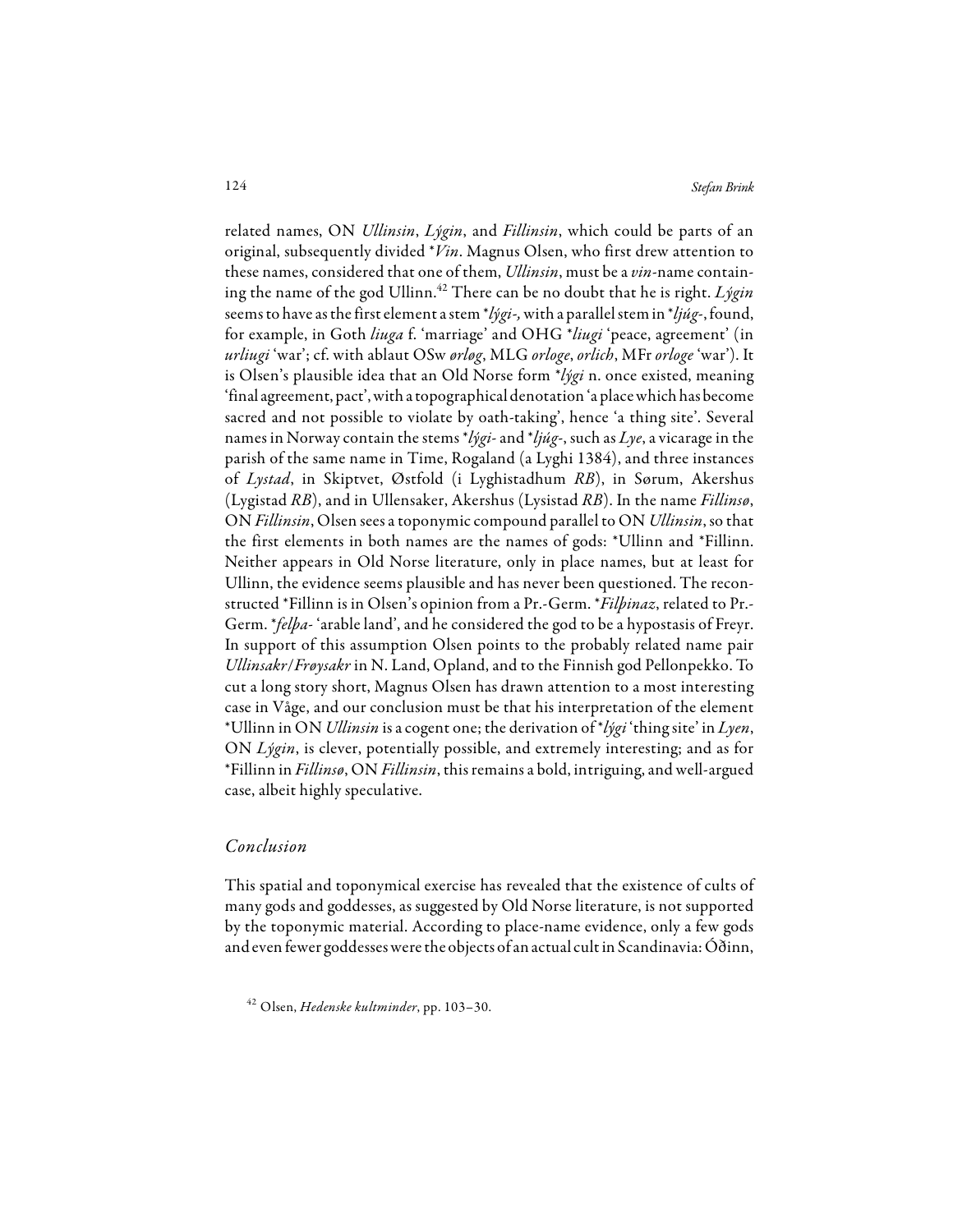Þórr, Freyr, Ullr/Ullinn, Njorðr/\*Niærþer, Týr, and probably Freyja. There are some isolated indications of a cult of Baldr, Forseti, and Frigg. The evidence presented here does not indicate that there was an actual cult of all of the gods and goddesses in the pantheon mentioned in *Snorra Edda*, the *Poetic Edda*, skaldic poetry, and by Saxo.

The other finding of my analysis of the place-name material is that different cults seem to have been distinctly regional in many cases. Óðinn is found all over Sweden and Denmark, around Viken and in Trøndelag in Norway, but strangely enough never in south-western Norway. Þórr had a cult in Sweden, Denmark, and in south-east Norway, but place names formed using Þórr's name are lacking in Trøndelag and northern Norway and the ones found in western Norway are uncertain. Freyr had a distinct cult in the Svea-dominated area, with a core around Lake Mälaren; in Norway we find Freyr names in the south-eastern region, in Østfold, Vestfold, Hedmark, Buskerud, and Opland. Again there are no names in Trøndelag and northern Norway, and the ones in western Norway are of uncertain origin. Denmark lacks Freyr names altogether, except for Frøs Herred on Jutland. Ullr has a similar spread to the cult of Freyr, with two distinct areas, the Svea region in eastern Sweden and the Viken region in Norway, whereas Trøndelag has no names and western Norway has some uncertain ones. Denmark has no evidence of a cult of Ullr. A regional cult of Ullinn is demonstrable for the central and western areas of Norway, and only there. Týr was obviously an important god in Denmark — probably the most important — according to the place names there. His name does not occur in Swedish place names. In Norway we find Týr names in western Norway and possibly in Trøndelag.

This is a strong indication that the pagan 'religion' in early Scandinavia was never homogeneous. There were obviously regional cults of certain gods and goddesses. Ullr and Freyr had a distinct regional cult in the Svea-dominated area in Sweden and around Viken in Norway. The cult of Ullinn was a local cult in central Norway. What is striking is that western Norway seems to have been distinctive; it differs considerably from the Viken region, for example. Here gods such as Þórr, Óðinn, and Freyr were not worshipped; instead there are indications of cults of Njordr and Týr in this region. In Denmark the cult of Týr seems to have been particularly strong, with many place names bearing his name. Gods and goddesses such as Loki, Heimdallr, Bragi, Gefjon, and Iðunn never occur in Scandinavian place names, which may indicate that there was never an actual cult of these deities.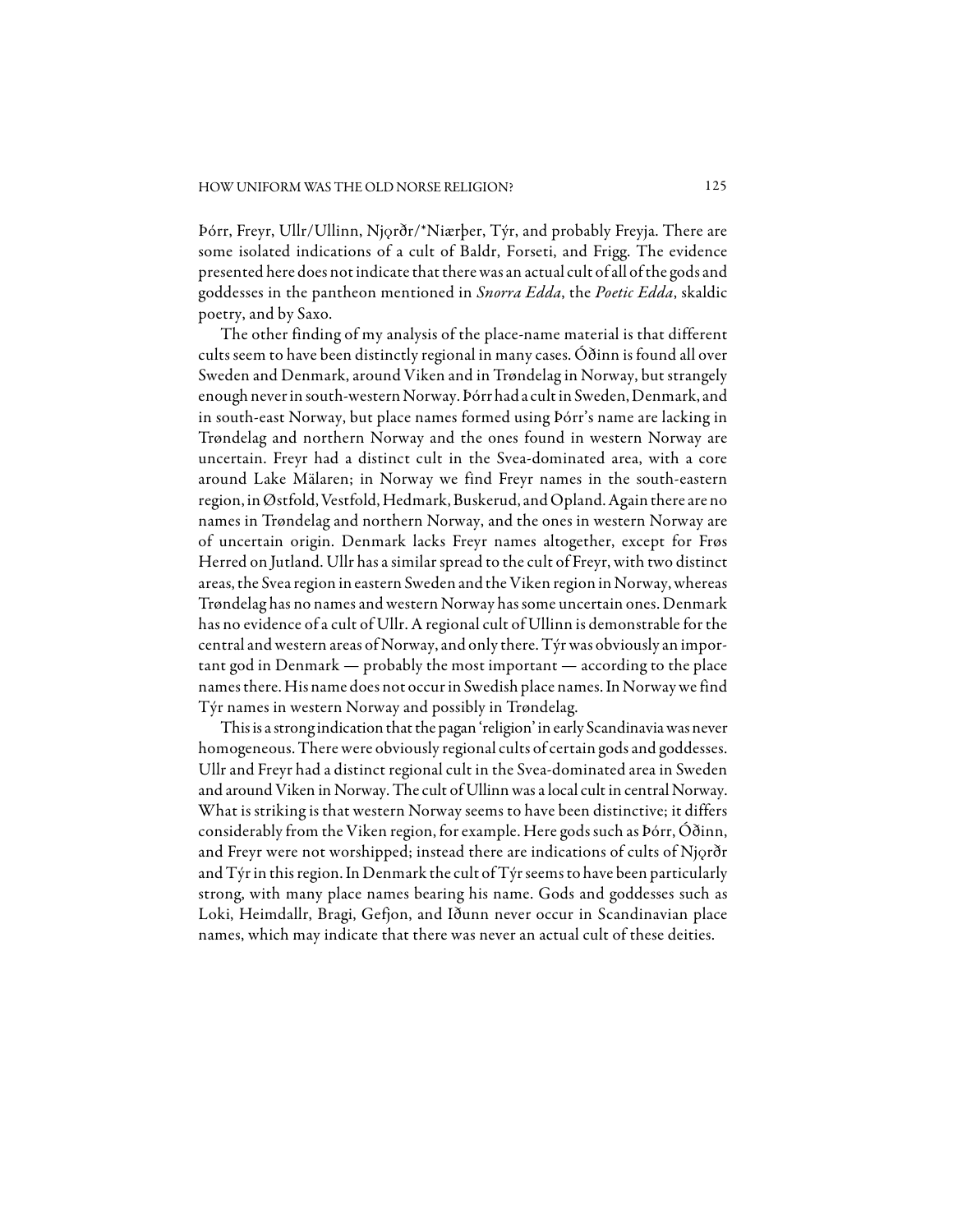# Appendix

# *Theophoric Place Names in Scandinavia<sup>43</sup>*

Freyr

#### *Norway*

1. Frøshov, Trøgstad hd, Østfold (Frœyshof 1391)

2. ?Fresvold, S. Odalen hd, Hedmark (Frøsuælli *RB*)

3. ?Frøise, Lom hd, Opland (Frøsso 1520)

4. Frøisen, Ø. Gausdal hd, Opland (Frøysynar 1329, a Frøsene 1459)

5. ?Frøisli, Lunner hd, Opland (Frossliidt 1520)

6. †Frøisli, N. Land hd, Opland (Frøsli 1669)

7. †Frøysland, N. Land hd, Opland (Frøsslanndt 1592)

8. †Frøysåker, N. Land, Opland (Frøssagger 1592)

9. Frøishov, Hole hd, Buskerud (a Frœyshofue 1342)

10. Frøisåker, Gol hd, Buskerud (Frøisaack 1500s)

11. ?Freste, Ramnes hd, Vestfold (i Frøysteigi *RB*)

12. ?Fresti, Sem hd, Vestfold (a Frøysteighi *RB*)

13. Frostvet, Hedrum hd, Vestfold (Frøysþueit *RB*)

14. ?Frøisnes, Bygland hd, Aust-Agder (Frøissnnes 1601)

15. ?Frøisland, Søgne hd, Vest-Agder (Frøi landt 1601, Frøsseland 1610)

16. ?Frøisti, Vanse hd, Vest-Agder (Frøsthienn 1594)

17. ?Frøsvik, Ullensvang hd, Hordaland (Frysuig 1500s)

18 Fretland, Sogndal hd, Sogn og Fjordane (i Frøyslandi *BK*)

19. Fresvik, Leikanger hd, Sogn og Fjordane (i Frœysvik 1317)

20. ?Frøisland, Førde hd, Sogn og Fjordane (Frøessland 1608)

21. ?Frøise, Stranda hd, Møre (af Frøysin *AB*)

22. ?Frøiset, Veø, Møre (Frøsetter 1500s)

## *Sweden*

1. ?†Fröshögarna, Uppsala, Uppland (frøshøgana 1497)

2. Fröslunda, sn, Lagunda hd, Uppland (De frøslundum 1314)

3. Frösvi, Tillinge sn, Åsunda hd, Uppland (j frøsvi 1467)

 $^{43}$  Analysed and selected from the medieval register 'Medeltidsregistret' at SOFI, Uppsala; Olsen, *Hedenske kultminder*; Kousgård Sørensen, 'Haupttypen sakraler Ortsnamen Südskandinaviens'; Elias Wessén, 'Forntida gudsdyrkan i Östergötland 1–2', *Meddelanden från Östergötlands fornminnes- och museiförening* (1921), 85–147, (1922), 1–48; Elias Wessén, *Minnen av forntida gudsdyrkan i Mellan-Sveriges ortnamn*, Studier i nordisk filologi, 14.1 (Helsinki: Svenska litteratursällskapet i Finland, 1923); Elias Wessén, *Studier till Sveriges hedna mytologi och fornhistoria*, Uppsala universitets årsskrift, 1924: Filosofi, språkvetenskap och historiska vetenskaper, 6 (Uppsala: Almqvist & Wiksell, 1924); Hellberg, 'Hedendomens spår'; Holmberg, 'Den hedenske gud Tyr'; and Vikstrand, *Gudarnas platser*.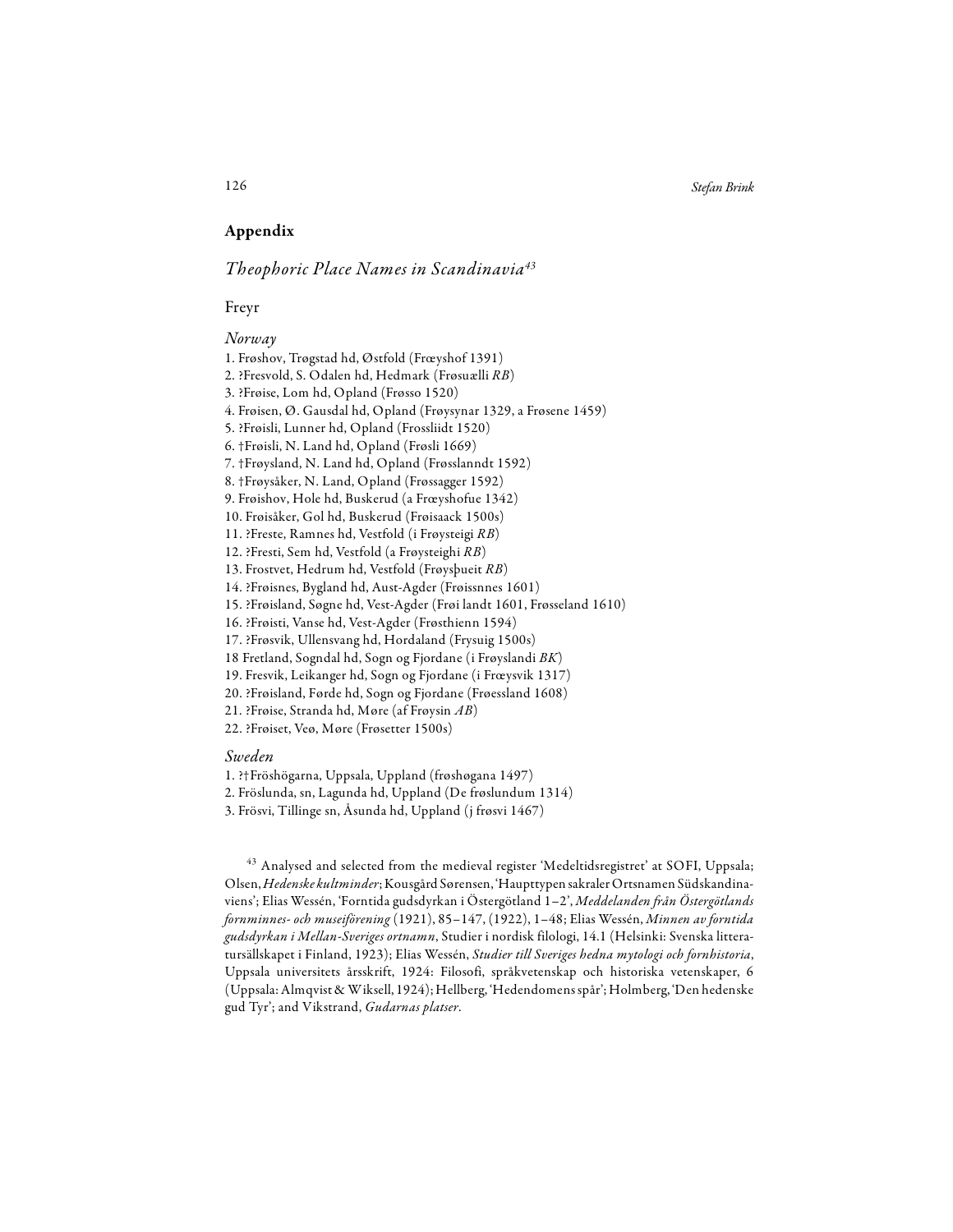- 4. Frösthult, sn, Simtuna hd, Uppland (De frøstolpt 1314)
- 5. Fröslunda, Altuna sn, Simtuna hd, Uppland (ij frøslundum 1356)
- 6. ?Frösvik, Ö. Ryds sn, Danderyds skl, Uppland (Frösvik 1369, j fridzwik 1424)
- 7. Frösåker, hd, Uppland (in frøsakir 1344)
- 8. Fröslunda, Harakers sn, Norrbo hd, Västmanland (frøslundir, Frøslundum 1288)
- 9. ?†Frösboberg, Västerås, Västmanland (in Frøsbobergh 1357)
- 10. Frösshammar, Arboga lfs., Åkerbo hd, Västmanland (frøshamar 1291)
- 11. Frössvi, Kolbäcks sn, Snevringe hd, Västmanland (in frøsswi 1331)
- 12. Frösvi, Romfartuna sn, Norrbo hd, Västmanland (in frøswj 1357)
- 13. Frösåker, Kärrbo sn, Siende hd, Västmanland (frøsaker 1291)
- 14. Frösvi, Edsbergs sn and hd, Närke (fruoswi 1216, de frøsui 1341)
- 15. Frösvidal, Kils sn, Närke (i Frøswi 1438)
- 16. Fröslunda, Överselö sn, Selebo hd, Södermanland (i frayslutum Sö 208, frøslunda 1314)
- 17. Kilfröslunda, Överselö sn, Selebo hd, Södermanland<sup>44</sup>
- 18. Fröslunda, Fors sn, Eskilstuna, Södermanland (in frøslundum 1346)
- 19. Frustuna, sn, Daga hd, Södermanland (frøstuna 1331)
- 20. Frösvi, Österåkers sn, Oppunda hd, Södermanland (j frøsui 1397)
- 21. Frössle, Kärna sn, Hanekinds hd, Östergötland (ffrøshella 1435)
- 22. Fröslunda, Bankekinds sn and hd, Östergötland (in frøslundum 1337)
- 23. Frösvik, Oppeby sn, Kinda hd, Östergötland (frøswy 1307)
- 24. ?Fröstad, Rystads sn, Åkerbo hd, Östergötland (in Frøþstadhum 1354, in Fröstathum 1354)
- 25. ?Fröstad, part of Östra Tollstads sn, Vifolka hd, Östergötland (frösta 1530)
- 26. Fröseke, Älghults sn, Uppvidinge hd, Småland (i Frøseke 1404)
- 27. ?Fröset, Fröderyds sn, Västra hd, Småland (frøsryth 1296)
- 28. ?Fröset, Hångers sn, Östbo hd, Småland (j frøsidh 1494, frösseriitth 1538)
- 29. Fröslunda, Stenåsa sn, Möckelby hd, Öland (in frøslundum 1312)
- 30. Frösve, sn, Vadsbo hd, Västergötland (Frøsvi 1397)
- 31. Fröslunda, Sunnersbergs sn, Kållands hd, Västergötland (frøslwnde 1470s)
- 32. †Fröslunda, Kåkinds hd, Västergötland (i frøslwnda 1494)
- 33. Fredsberg, sn, Vadsbo hd, Västergötland (frøsbiærg 1279, frøsbyergh 1279)
- 34. Fröslöv, Valleberga sn, Ingelstads hd, Skåne (i Frøsløff 1477, Frøsløff 1491)
- 35. Frösten, Jättendals sn, Hälsingland (frøstena 1483, frosstuna 1542)
- 36. ?Fröst, Alnö sn, Sundsvall, Medelpad (i ffrössetther 1535)
- 37. Fröstland, Bjärtrå sn, Ångermanland (i fröslunda 1500, i fröslund 1519)
- 38. Frösö, island and sn, Jämtland (De frøsø 1314)

#### *Denmark*

1. Frøs Herred, hd, Jylland (Frøsheret 1231)

<sup>44</sup> It is very difficult to determine which *Fröslunda* in Överselaö parish (*Fröslunda* or *Kilfröslunda*) older forms in medieval documents are to be identified with.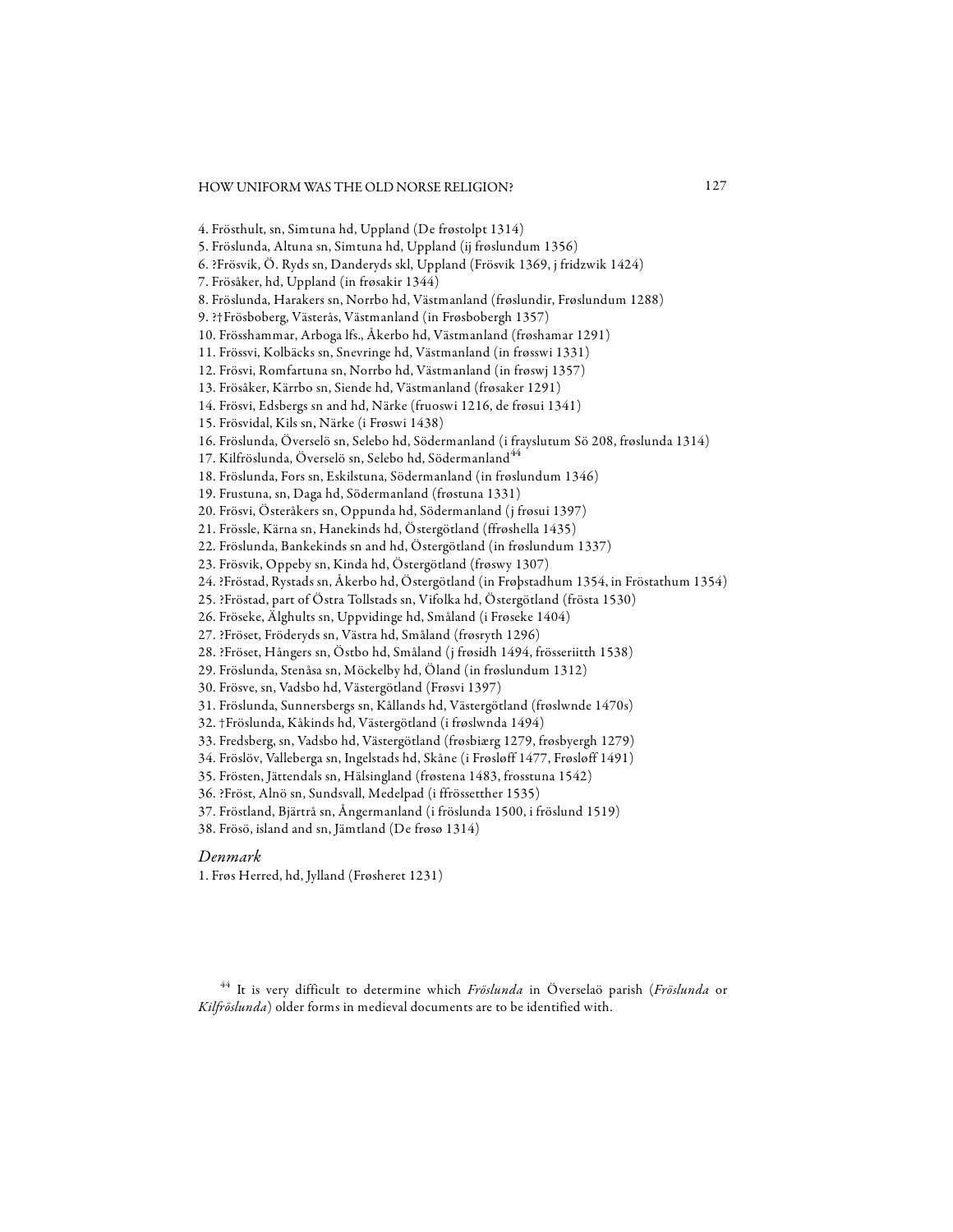# Njorðr/\*Niærþer

#### *Norway*

- 1. Nerdrum, Fet hd, Akershus (i Niærdarini 1363)
- 2. Norderhov, Løiten hd, Hedmark (a Nærdrhofue 1370)
- 3. Norderhov, sn and hd, Buskerud (ON Njarðarhof; *NSL* p. 234)
- 4. Nærland, Nærbø hd, Rogaland (Nordelandh *c*. 1520)
- 5. Nærland, Finnø hd, Rogaland (Niærdaland 1308)
- 6. Nørland, Masfjorden hd, Hordaland (Nerdelandt *c*. 1520)
- 7. Nerland, Eresfjord, Nesset hd, Møre (Nordlandæ sokn *AB*)
- 8. ?Nardo, Strinda hd, S.Trøndelag (i Nirdole *AB*)
- 9. Nærum, Rygge hd, Østfold (af Nerdheimum 1320)
- 10. Nalum, Brunlanes hd, Vestfold (Næiardheim *RB*)
- 11. Næreim, Suldal, Rogaland (Nerenn, Nerem 1567, Nerrimb 1602, Nerim 1610)
- 12. Nereim, Fjelberg hd, Hordaland (Niardhæims sokn 1326)
- 13. Nærem, Sylte hd, Møre (af Nerdheime *AB*)

# $Sweden<sup>45</sup>$

1. Norderön, sn, Jämtland

- 2. Närtuna, sn, Långhundra hd, Uppland
- 3. Nälsta, Spånga sn, Sollentuna hd, Uppland
- 4. Närlunda, Ekerö sn, Färentuna hd, Uppland
- 5. Närlunda, Badelunda sn, Siende hd, Västmanland
- 6. Närlunda, Gåsinge sn, Daga hd, Södermanland
- 7. Närlunda, Husby-Oppunda sn, Oppunda hd, Södermanland
- 8. Nälberga, Tystberga sn, Rönö hd, Södermanland
- 9. Nälberga, Svärta sn, Rönö hd, Södermanland
- 10. Nalavi, Kräcklinge sn, Hardemo hd, Närke
- 11. Nälberg, Hardemo sn and hd, Närke
- 12. †N(i)ærdarvi, Viby sn, Grimstens hd, Närke
- 13. Närlunda, Bällefors sn, Vadsbo hd, Västergötland
- 14. N(i)ærdhavi (Närby), Drothems sn, Hammarkinds hd, Östergötland
- 15. Mjärdevi, Slaka sn, Hanekinds hd, Östergötland
- 16. Mjärdevi, Hogstads sn, Göstrings hd, Östergötland
- 17. ?Nällsta, Ytterselö sn, Selebo hd, Södermanland (nerddestum 1334, nærdistom 1411)

# $Denmark<sup>46</sup>$

- 1. Nærum, Copenhagen, Sjælland (Niartharum 1186)
- 2. Nærå, N., Fyn
- 3. Nærå, S., Fyn

<sup>45</sup> See Vikstrand, *Gudarnas platser*, p. 98, supplement with Nällsta.

<sup>46</sup> See Kousgård Sørensen, 'Haupttypen sakraler Ortsnamen Südskandinaviens'.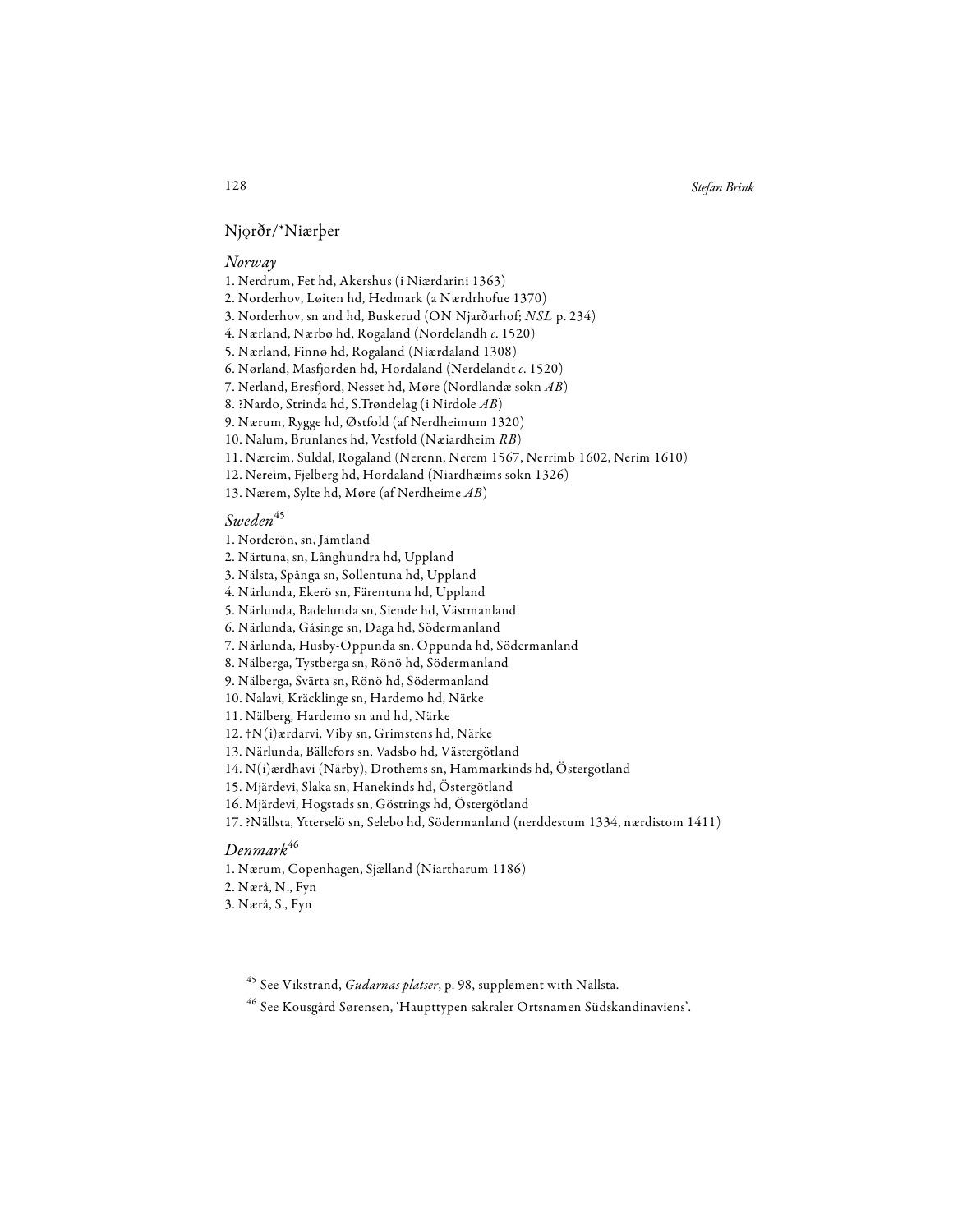#### HOW UNIFORM WAS THE OLD NORSE RELIGION? 129

## Óðinn

*Norway*

- 1. Onsåker, Våler hd, Østfold (Odensakr *RB*)
- 2. Onsø, hd, Østfold (ON Óðinsøy, see *NG*, I, 309)
- 3. †Oðinssalr, Onsø hd, Østfold (óðinssalri *Fagrskinna*)
- 4. Onsrud, Ullensaker hd, Akershus (a Odenshofue 1331, a Odenshofue *RB*)
- 5. ?Onsaker, Gran hd, Opland (Onsager 1667)
- 6. ?Onsåker, Hole hd, Buskerud (Onsagger 1578)
- 7. ?Osland, Kirkebø hd, Sogn og Fjordane (a Odenslande 1322)
- 8. ?Osland, Kinn hd, Sogn og Fjordane (i Odenalanðe *BK*, Odhenslandh 1500s)
- 9. Onsöien, Buviken hd, S. Trøndelag (af Odinsyn *AB*, Odhensøy *AB*)
- 10. Onsøien, Byneset hd, S. Trøndelag (Otthensø 1500s)
- 11. †Óðinssalr, Beitstad hd, N. Trøndelag (see *NSL* p. 240)

#### *Sweden*

- 1. Onsicke, Skogs-Tibble sn, Hagunda hd, Uppland (i Odhenseke 1409)
- 2. Odensfors/Onskarby, Tierp, Uppland (Odensfors 1480/odenskarlaby 1486)
- 3. ?†Onsta, Tierp, Uppland (odenstatt, odenstat 1500s)
- 4. Onslunda, Tensta sn, Norunda hd, Uppland (apud villam Odinslunde 1302)
- 5. Odenslund, Söderby-Karls sn, Lyhundra hd, Uppland (j odhenslunde 1365)
- 6. Odenslunda, Fresta sn, Vallentuna hd, Uppland (de Ødhinslundum 1351, j Odhenslundum 1409)
- 7. †Odensholmen, ?Östra Ryds sn, Danderyds skl, Uppland (in oþinsholmi 1315)
- 8. Odensholmen, Skånela sn, Seminghundra hd, Uppland (odens hålma 1634)
- 9. Odensala, sn, Ärlinghundra hd, Uppland (othinsharg 1286, othinsaerg 1288, othinshargh 1291, in odhinshargh 1310)
- 10. ?†Odinssalir, Sala sn, Övertjurbo hd, Västmanland (Onsals backar 1785)
- 11. †Odensvi, sn, Åkerbo hd, Västmanland (Odhienwi 1351, j oþinswj 1366)
- 12. Onsholmen, Irsta sn, Siende hd, Västmanland (odensholm 1449)
- 13. ?Onsjö, Fagersta, Västmanland (onsøø 1486, Onssyö 1539)
- 14. †Odensö, probably in Munktorps sn, Snevringe hd, Västmanland (aff odizsiøø, i odinzøø, i odinzø 1485)
- 15. Odensvi, Viby sn, Grimstens hd, Örebro, Närke (i odhinswi 1385)
- 16. †Odenslunda, Aspö sn, Selebo hd, Södermanland (Otthinslundum 1100s)
- 17. †Odensvi, Kattnäs sn, Daga hd, Södermanland (j Odensui, j Odenswij 1361)
- 18. Onsberga, Runtuna sn, Rönö hd, Södermanland (?othensberghe 1431)
- 19. Onsberga, Sättersta sn, Rönö hd, Södermanland (odhinsbiærgh 1364)
- 20. Odensberga, Gryts sn, Daga hd, Södermanland (in Odhinsberghum 1348)
- 21. Odensicke, Ytterselö sn, Selebo hd, Södermanland (in odhinsheke 1331, j odhinseke 1365)
- 22. †Odensjö, probably in Rönö hd, Södermanland (j odensiø 1462)
- 23. ?Odensfors, Vretaklosters sn, Gullbergs hd, Östergötland (i wdhens ass 1500, odhensffors 1535)
- 24. ?Odenstomta, Kuddby sn, Björkekinds hd, Östergötland (i odhinstomptum 1409)
- 25. Odensåker, Kullerstads sn, Memings hd, Östergötland (j odhensakre 1375)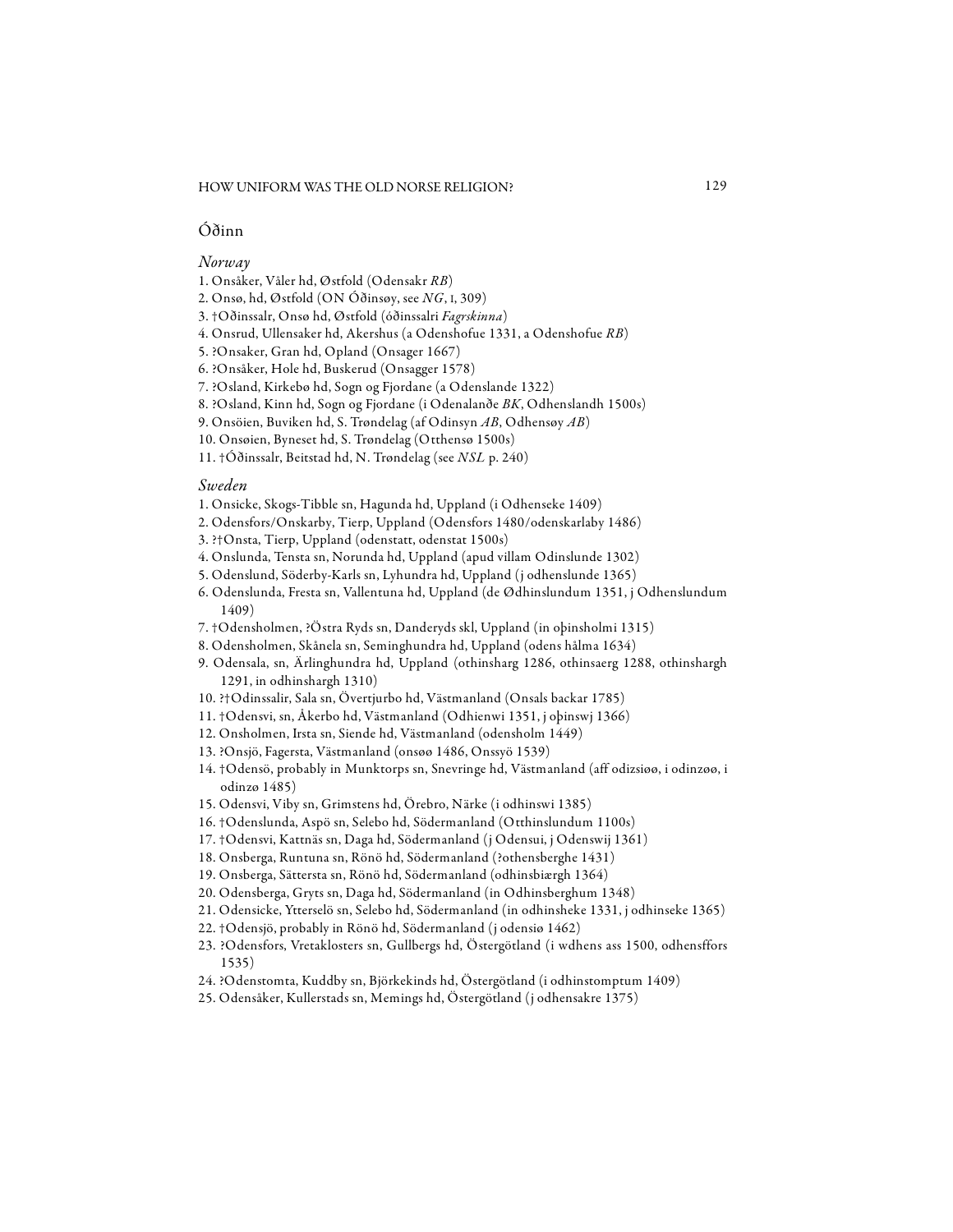- 26. ?Odenstad, Gillberga sn and hd, Värmland (innan Odinstadum 1355, J odhenstadhum 1361)
- 27. Onsön, island, Segerstads sn, Grums hd, Värmland (een öö ok heter Odhinsöö 1480)
- 28. Vångsgärde, Orsa sn, Dalarna (odensgerdhe 1539)
- 29. Odensala, Östersund, Jämtland (i odhinsal 1410, j odinsall 1430)
- 30. Odensjö, Barnarps sn, Tveta hd, Småland (odhensioo, odhenssioo 1394, i Odhensiø 1456)
- 31. Odensjö, sn, Sunnerbo hd, Småland (i odhinsredha sokn 1389, Odhænsøryth 1413)
- 32. Odenslanda, Vederslövs sn, Kinnevalds hd, Småland (i Odhenslandom 1406)
- 33. Odensvi, sn, S. Tjusts hd, Småland (i Odenszwij 1358, in odhinswj 1371)
- 34. Odensvi, Högsby sn, Handbörds hd, Småland (in Othenswi 1351)
- 35. †Odensö, probably a small island in Emån, Högsby sn, Handbörds hd, Småland (vsque insulam Odensøø 1344)
- 36. Odens källa, a well in Åkatorp, Gudhems sn and hd, Västergötland (widh odhens kyældu 1287)
- 37. Odensåker, sn, Vadsbo hd, Västergötland (Othensaker 1292, odhensaker 1313)
- 38. Onsö, island in Lake Vänern, Torsö sn, Vadsbo hd,Västergötland (jnsule dicte othensø 1371)
- 39. Onslunda, Flistads sn, Vadsbo hd, Västergötland (Onslunde 1540)
- 40. Odens kulle, hill, Gökhems sn, Vilske hd, Västergötland (Odens kulle 1561)
- 41. ?Onsered, Tvärreds sn, Kinds hd, Västrgötland (odensrydh 1482)
- 42. ?Onsjö, Larvs sn, Laske hd, Västergötland (Onsky 1550)
- 43. Onsjö, Vassända-Naglums sn, Väne hd, Västergötland (odhenshögh 1397, i odinssiö 1517)
- 44. Onsön, Dals-Eds sn, Vedbo hd, Dalsland (een gardh i odhensø 1421)
- 45. Onsala, sn, Fjäre hd, Halland (de Othænsæle *c*. 1300, aff Otænsælæ 1403, i Odensale 1490)
- 46. Onssjö, Vapnö o Söndrums snr, Halmstads hd, Halland (in Oothensø 1377, i Odhinsyø 1399)
- 47. Onslunda, sn, Ingelstads hd, Skåne (aff Othænslundæ 1401, Othinslunda 1430)
- 48. ?'Onsualle kielle', boundary mark in Höör, Höörs sn, Frosta hd, Skåne (aff Onssualle kielle 1517)
- 49. Onsjö, hd, Skåne (i odenshäradt 1245, in Othens H. 1351, i Odenshäradt 1351, in othænhæret 1297–1333, Othænsheret *c*. 1300 Vjb, in othinshæret 1330)

### *Denmark*<sup>47</sup>

- 1. Vognsbæk, Skærum and Hørmested sn, Horns hd, Jutland (Wonsbech 1530)
- 2. Vonsild, sn, Gislum hd, Jutland (Othensild 1428?, Vonssøld 1442)
- 3. Oddense, sn, Hindborg hd, Jutland (Otenssogen 1410, Odens 1463, Otthensæ 1464)
- 4. Onsild, hd, Jutland (Othenshylle *c*. 1186)
- 5. Oens, Ølsted sn, Hatting hd, Jutland (Ottens 1464, Otthens 1484)
- 6. Vonsild, sn, N. Tyrstrup hd, Jutland (Odenschulde 1436, Wondsyld 1452)
- 7. Vonsbæk, sn, Haderslev hd, Jutland (Odensbek 1413, Odensbeke 1462)
- 8. Vojens, sn, Gram hd, Jutland (Wodens 1421, Wodense, Wodenze 1475)
- 9. Onsbjerg, sn, Samsø (Othensberg 1424)

 $^{47}$  Many thanks to Dr Peder Gammeltoft, The Name Research Section, Dept. of Scandinavian Research, University of Copenhagen, for help with identifications and written records.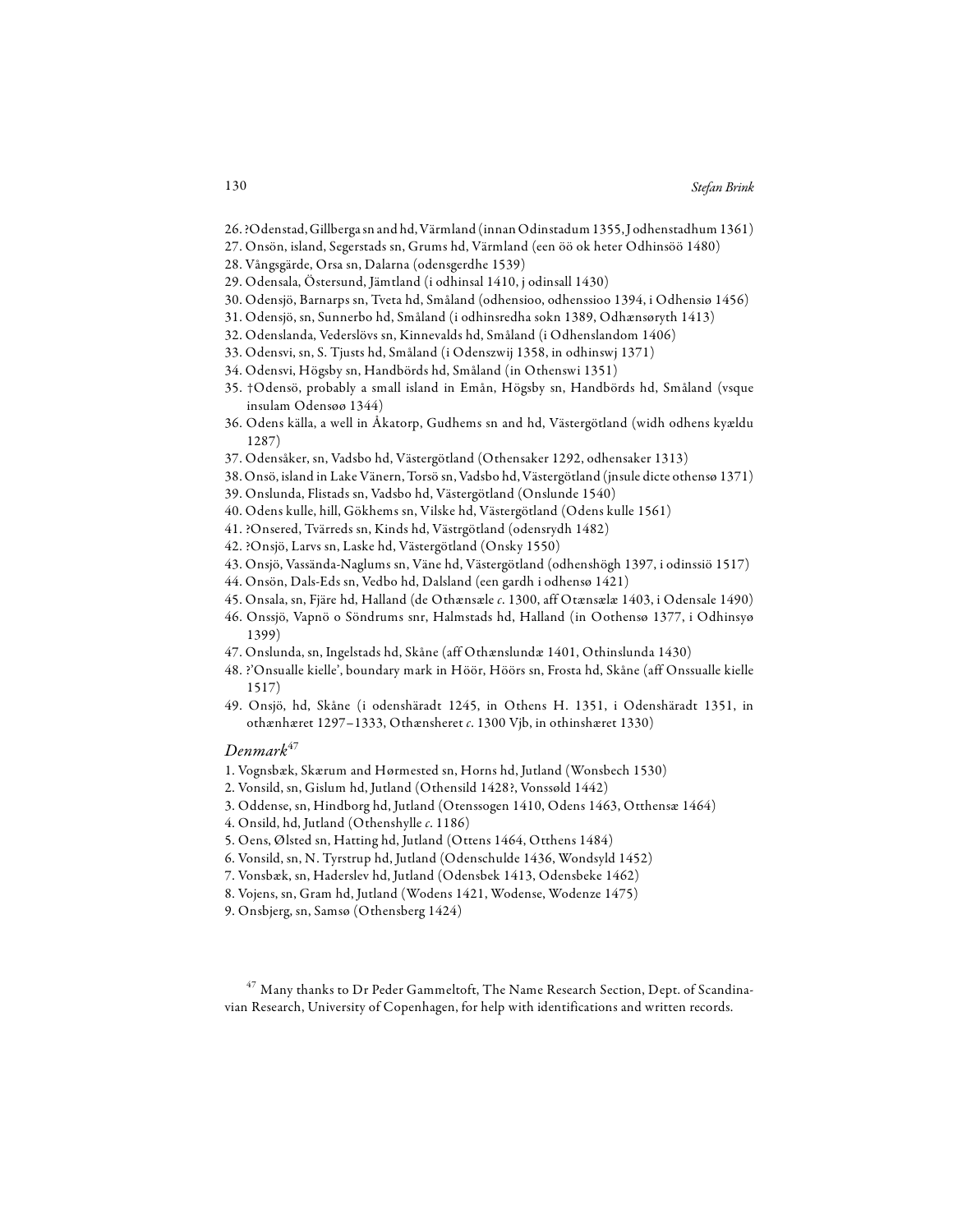- 10. Odense, Fyn (Othenesuuigensem 988, OÄSVI 1018-35, Odansue c. 1075, Othense, Othensœ 1123)
- 11. Onsved, Skuldelev sn, Horns hd, Sjælland (Othense 1085, Othænsweth 1320)

#### Þórr

#### *Norway*

- 1. †Torshov, Trøgstad hd, Østfold (i þosofuobærghom *RB*)
- 2. Torsnes, Borge hd, Østfold (þorsnæs *c*. 1400)
- 3. ?Tose (< Torshof) in Torsnes, Borge hd, Østfold (Tossse 1500s)
- 4. ?Torsnes, Våler hd, Østfold (þoresnese 1433)
- 5. Torshov, Aker hd, Akershus (i þossofuue 1370, þorshof 1376)
- 6. Torshov, Enebakk hd, Akershus (a þossaue 1403)
- 7. ?Torshov, Skedsmo hd, Akershus (Tousoug 1578)
- 8. Torshov, Gjerdrum hd, Akershus (a þorshofue *RB*)
- 9. ?Torshov, Vang hd, Hedmark (Torseg 1520, Torsogh 1578)
- 10. Torshov, Løiten hd, Hedmark (Taasshaagh 1475, Torshoff 1529)
- 11. Torshov, Jevnaker hd, Opland (þorsof 1361)
- 12. ?†Torshov, Sigdal hd, Buskerud (Tozog 1578, Thossog 1617)
- 13. †Torsøy, Tjølling hd, Vestfold (þossøy *RB*)
- 14. Torstvet, Hedrum hd, Vestfold (Torsstweitt 1500s)
- 15. ?Torsnes, Vikedal hd, Rogaland (Thossnes 1602)
- 16. Totland, Alversund hd, Hordaland (af þorslande *c*. 1175, þorsland 1427, Thotland 1463, Torsland 1490)
- 17. Torsnes, Jondal hd, Hordaland (þorsnæs *BK*, þorsnes 1314)
- 18. ?Torsnes, Balestrand hd, Sogn og Fjordane (Torness 1500s, Torsnes 1603)
- 19. ?Torsæter, Y. Holmedal hd, Sogn og Fjordane (þorsætre *BK*)
- 20. ?Torsnes, Hillesø hd, Troms (Thorssnes 1614)

### *Totland* (original Þórsland?)

- 1. Totland, Åserål hd, Vest-Agder (Todtzlanndt 1595)
- 2. Totland, Ø. Siredal hd, Vest-Agder (Thodland 1619)
- 3. Totland, Finnås hd, Hordaland (Totland 1500s)
- 4. Totland, Samnanger hd, Hordaland (Thotland 1610)
- 5. Totland, Hosanger hd, Hordaland (Totland 1500s)
- 6. Totland, Masfjorden hd, Hordaland (Totland 1500s)
- 7. Totland, Daviken hd, Sogn og Fjordane (i Þothlandi *BK*, Thodlandt 1563)

#### *Sweden*

- 1. †Torshugle, Uppsala, Uppland (iTorsvlghom 1415, thorshugla land f. 1418, torsughlum 1430, jtorsughlum 1440, een wreet nest sancti peders kyrkia Aff torsala bagga liggiandes 1479, vidh torsala bakka 1481)
- 2. Torslunda, Tierp sn, Uppland (torslunda 1544)
- 3. Torslund, Almunge sn, Närdinghundra hd, Uppland (torslunda 1556)
- 4. ?Torsbro, Ramsta sn, Hagunda hd, Uppland (torsbro 1460)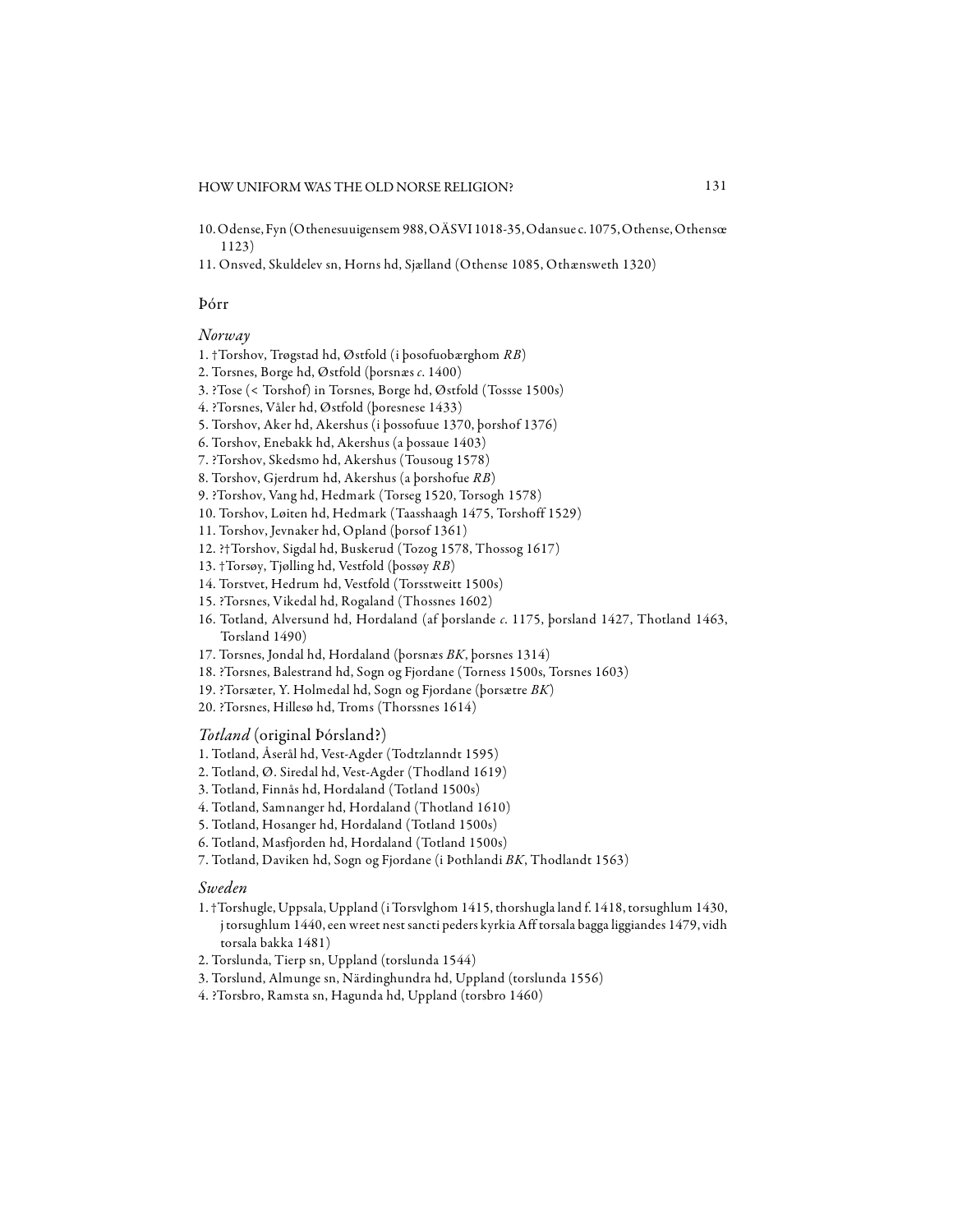- 5. Torslunda, Fröslunda sn, Lagunda hd, Uppland (i Torslundom 1420)
- 6. ?Torsmyra, Vendels sn, Örbyhus hd, Uppland (j torsmyra 1471)
- 7. Torsvi, sn, Trögds hd, Uppland (De thorsui 1314, thorswi 1303)
- 8. Torsholma, Frösunda sn, Semingundra hd, Uppland (I þorsulmi U 343, Jn thorsholmi 1296)
- 9. ?†Torsholm (= Munkholmen), Tärnsund, Uppland (in dorsholm 1298)
- 10. Torslunda, Täby sn, Danderyds skl, Uppland (j thorslundom 1457)
- 11. Torslunda, vicarage, Ekerö sn, Färentuna hd, Uppland (in thorslundum 1342)
- 12. Torslunda, Sånga sn, Färentuna hd, Uppland (Thorslundum 1257)
- 13. Torslunda, Husby-Lyhundra sn, Lyhundra hd, Uppland (ij torslunda 1536)
- 14. Torslunda, Haga sn, Ärlinghundra hd, Uppland (in thorslundum 1335)
- 15. Torsåker, hd, Uppland (ii thorsakirshundare 1370)
- 16. Torstuna, sn and hd, Uppland (torstunum 1257, de Thorstunum 1287)
- 17. Torslunda, Torstuna sn and hd, Uppland (Jn thorslundum 1296)
- 18. ?Torsmossen, Odensvi sn, Åkerbo hd, Västmanland (in thorsmusa 1331)
- 19. Torsåker, sn, Rönö hd, Södermanland (De þorsaker 1314)
- 20. ?Torsholmen, (island in the lake Båven) Helgesta sn, Villåttinge hd, Södermanland (Thordsholm 1447, Torsholmen 1480, Torsholmen 1502)
- 21. Torshälla, town, Södermanland (thorsharchum 1252, thorshargy 1279, in thorshargi 1288)
- 22. Torsö, (island in Båven) Ludgo sn, Rönö hd, Södermanland (torsøø 1476)
- 23. Torsberga, Stenkvista sn, Ö-Rekarne hd, Södermanland (j thorsberghum 1381)
- 24. Torsberga, Runtuna sn, Rönö hd, Södermanland (torsberga 1535)
- 25. Torslunda, Husby-Oppunda sn, Oppunda hd, Södermanland (j thorslwndom 1375)
- 26. ?Torsnäs, Torsåkers sn, Rönö hd, Södermanland (thorsnæs 1384)
- 27. ?Torrsjö, Ö. Ryds sn, Skärkinds hd, Östergötland (j thorsridhi 1371, j thorsydhe 1376, j thorsydhe 1381)
- 28. Torslund, Ö. Stenby sn, Östkinds hd, Östergötland (thorslundh 1393, i Thorslunde 1412)
- 29. ?Torsnäs, Ö. Eneby sn, Norröping, Östergötland (thoorsnæs 1453)
- 30. ?Torsnäs, V. Hargs sn, Vifolka hd, Östergötland (i Torsness 1488)
- 31. Torsnäs, Ö. Stenby sn, Östkinds hd, Östergötland (j thorsnæsi 1377, j thorsnæs 1383)
- 32. Torsåkra, Horns sn, Kinda hd, Östergötland (torsåker 1545)
- 33. Torsburgen, Gotland (þors borg GutaLaw)
- 34. Torslunda, sn, Algutsrums hd, Öland (de thorslundom 1283)
- 35. Torsrum, Ålems sn, Stranda hd, Småland (in thorsrumi 1316, j toorsrwm 1461)
- 36. Torsås, sn, S. Möre hd, Småland (Thorsas 1290, thorsaas 1335)
- 37. ?Torsjö, Höreda sn, S. Vedbo hd, Småland (ij Torsrijd 1406, thørsio 1409)
- 38. Torsjö, Ö. Torsås sn, Konga hd, Småland (in Thorsyo, parochia Thorsaas 1348)
- 39. Östra Torsås, sn, Konga hd, Småland (i Thorssaas sokn 1403, i torsas 1474)
- 40. ?Torset, Vallsjö sn, Västra hd, Småland (j torssryd *c*. 1500)
- 41. Västra Torsås, sn, Allbo hd, Småland (j thorsase 1376)
- 42. ?Torseryd, Odensjö sn, Sunnerbo hd, Småland (in Thorsrydh 1354)
- 43. ?Torset, Berga sn, Sunnerbo hd, Småland (j thorsrydh 1424)
- 44. Torsö, Otterstads sn, Kållands hd, Västergötland (jn thors øø 1311)
- 45. ?Torssundet, (strait between Lållandsö and Spårön) Kållands hd, Västergötland (ij thorsund 1391)
- 46. Torsö, sn, Vadsbo hd, Västergötland (de torsøø 1293, in thorsø 1309, thorsø 1310)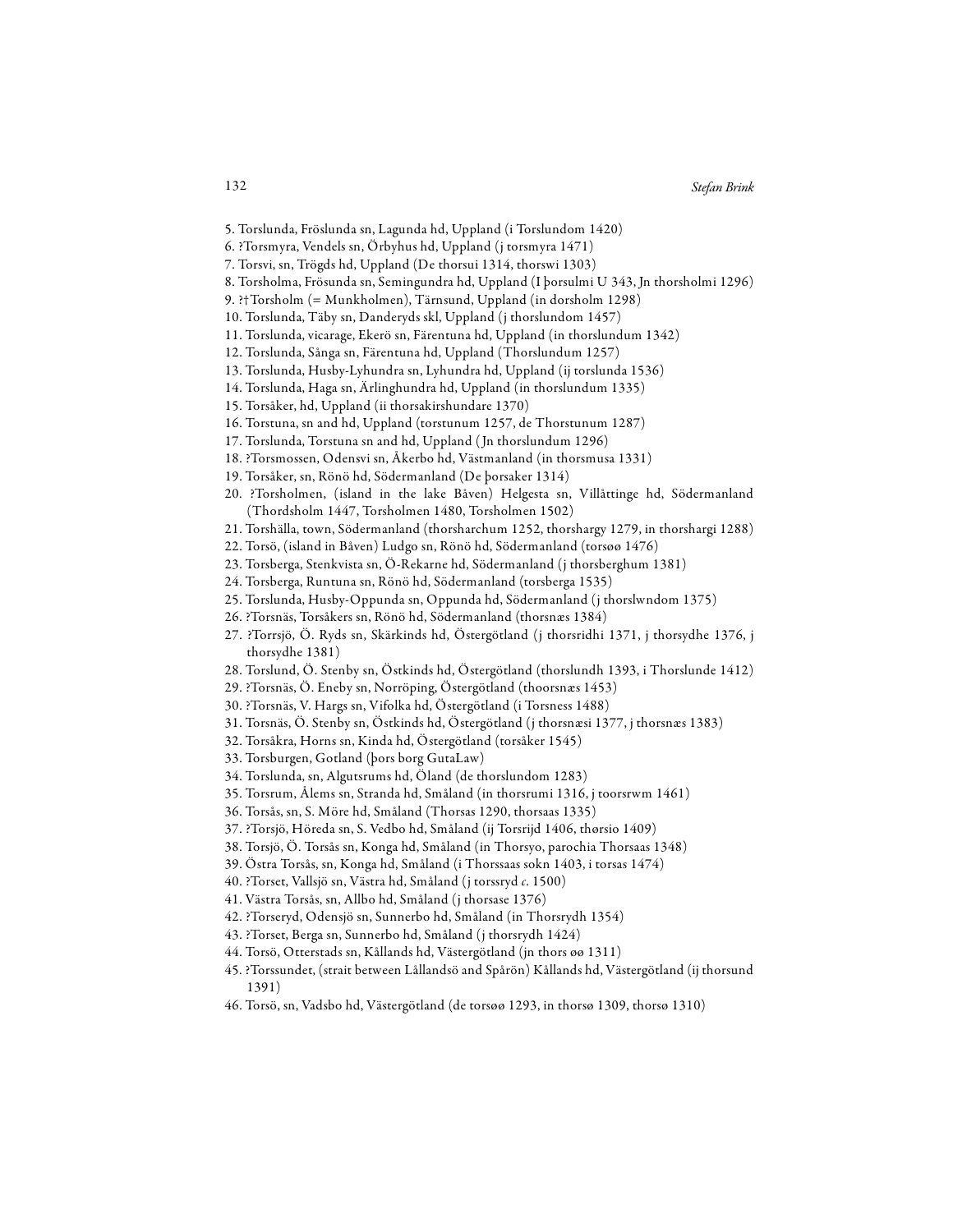- 47. ?Torse, Istorp sn, Marks hd, Västergötland (Thorzrijdh 1434)
- 48. Torsås, Brunns sn, Redvägs hd, Västergötland (i Torsåesz 1540)
- 49. Torslanda, sn, V. Hisings hd, Bohuslän (j Þorslandum 1388, Thorslanda *RB c*. 1400)
- 50. Torsång, sn, Dalarna (thorsanger 1288, thorsang 1336, Thorsunge 1357, Thorsange 1368, Torsang 1368, j thorsang sokn 1386)
- 51. Torsvallen, Valbo sn, Gästrikland (i Thorsvallen 1443)
- 52. Torsåker, sn, Gästrikland (De thorsakir 1314, Deinde thorsakir 1302–19)
- 53. Torsåker, sn, Ångermanland (De thorsakir 1314, in thorsakir 1316)
- 54. ?Torsjö, Gunnarps sn, Halland (i torsridh, torssrid 1455)
- 55. ?Torsjö, (small lake) Enslövs sn, Tönnersjö hd, Halland (Thoresiø 1452)
- 56. Torsjö, Solberga and Örsjö snr, Vemmenhögs hd, Skåne (de Thorsyo 1349, thorssiø 1428)
- 57. Torseke, Fjälkestad sn, Villands hd, Skåne (y Thorsseeghe 1551)

### *Denmark*

- 1. Torslunde, Sjælland (Torslundæ 1308)
- 2. Torslunde, Lolland (Torslund 1200s)
- 3. Torslund, Fyn (Thorslundæ 1315)
- 4. Torsager, Djursland, Jutland
- 5. Torsbjerg, Schlesvig

### Ullr

#### *Norway*

- 1. ?Ultvet, Eidsberg hd, Østfold (Vlleþueit *RB*)
- 2. Ullarøy, Skjeberg hd, Østfold (Vllarœy 1349)
- 3. Ulleren, Aker hd, Akershus (i Ullarini *RB*)
- 4. Ullevål, Aker hd, Akershus (a Ullaruale 1309)
- 5. ?Ulreng, Skedsmo hd, Akershus (Vllerengh *RB*)
- 6. ?Ulleren, Ullensaker hd, Akershus (Vlreng 1520, Wllerudh 1500s)
- 7. Ulleren, S. Odalen hd, Hedmark (Ullerni *RB*)
- 8. †Ullarøy (now Gjersøien), S. Odalen hd, Hedmark (i Vllarœy 1306)
- 9. ?Ulland, Fåberg hd, Opland (Wlleland 1604)
- 10. Ulleren, Hole hd, Buskerud (Ullaryn 1291)
- 11. †Ullarál, Norderhov hd, Buskerud (i Vllærrale 1355)
- 12. Ulleren, Ø. Eiker hd, Buskerud (a Ullaryn 1445)
- 13. ?Ulleland, Ø. Eiker hd, Buskerud (Wllalanddh 1430)
- 14. ?Ulland, Flesberg hd, Buskerud (Vllelannd 1500s)
- 15. Ulleviken, Sem hd, Vestfold (Vllarvik *RB*)
- 16. Ulleberg, Brunlanes hd, Vestfold (Wlleberg 1593)
- 17. Ullaren, Tinn hd, Telemark (Vlleren 1511)
- 18. ?Ulledalen, Kvitseid hd, Telemark (Vlledallen 1665)
- 19. ?Ultveit, Gjerstad hd, Aust-Agder (Vllethuedt 1593)
- 20. ?†Ullarøy, V. Moland hd, Aust-Agder (Ullerøen 1670)
- 21. ?Ullerø, Spind hd, Vest-Agder (Vllerø 1594)
- 22. ?Ulleland, Fede hd, Vest-Agder (Vlleland 1594)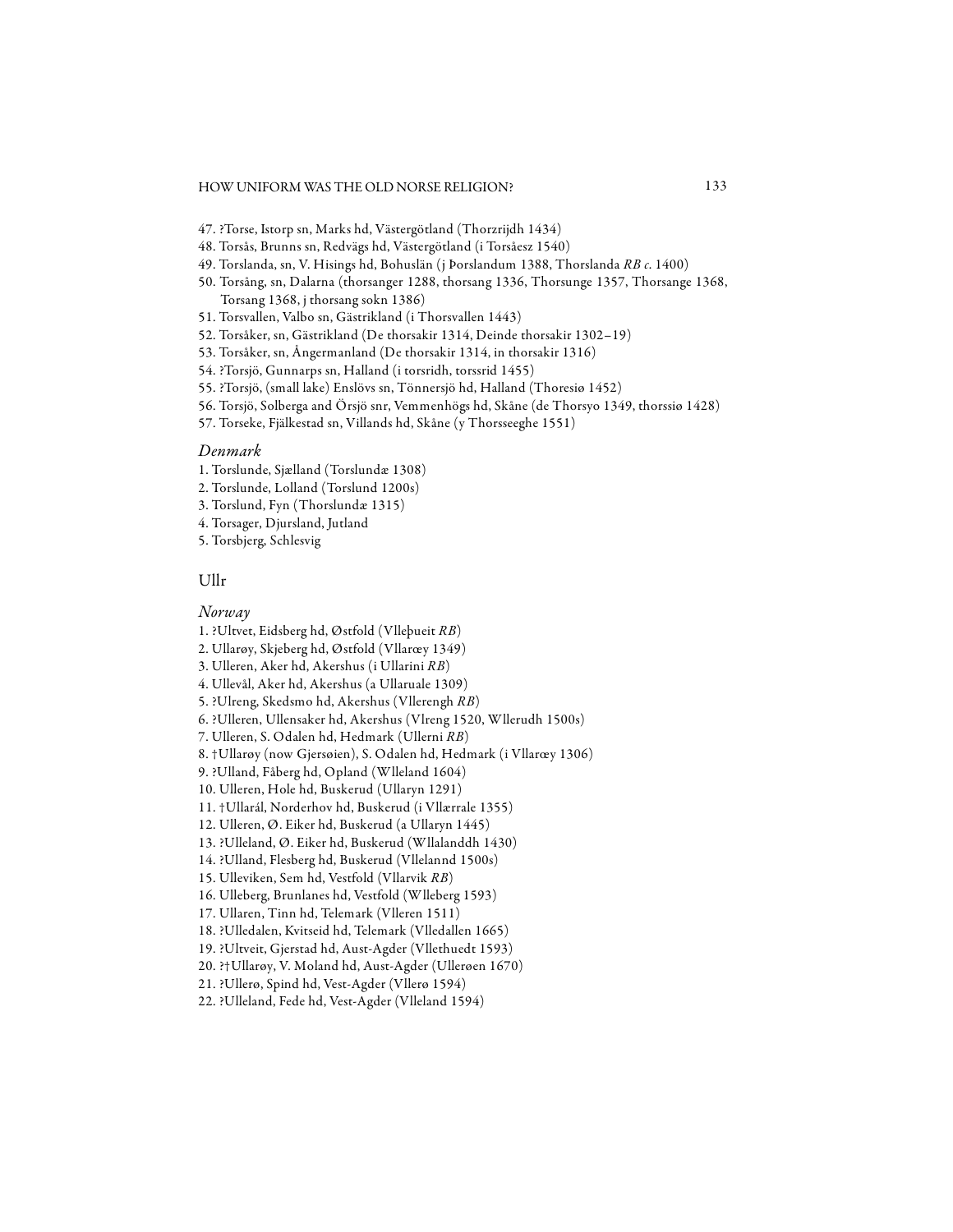- 23. ?Ulland, Hitterø hd, Vest-Agder (Vlleland 1594)
- 24. †Ulleland, Nærbø hd, Rogaland (Ulleland 1668)
- 25. ?Ullenes, Rennesø hd, Rogaland (Vlnes 1563)
- 26. ?Ulland, Samnanger hd, Hordaland (Vlleland 1668)
- 27. ?Ulleland, Volden hd, Møre (or Vllarlande 1324)

#### *Sweden*

- 1. †Ullund(a), Kungshusby sn, Trögd, Uppland (j wllelund 1457)
- 2. Ullbolsta, Jumkils sn, Ulleråkers hd, Uppland (de vllabolstad 1316, in vllabolstadh 1316)
- 3. Ullunda, Tillinge sn, Åsunda hd, Uppland (ii Vllalunde 1353)
- 4. Ullbro, Tillinge sn, Åsunda hd, Uppland (Vllabro 1444, j vllabro 1445)
- 5. Ulleråker, hd, Uppsala, Uppland (vllarakir 1298)
- 6. Ultuna, Uppsala, Uppland (Wlertune 1221, in vllatunum 1316)
- 7. Ullevi, Stora, Bro sn and hd, Uppland (in wllawi 1326)
- 8. Ullevi, Lilla, Bro sn and hd, Uppland (j Wllawij 1486)
- 9. Ullfors, Tierps sn, Örbyhus hd, Uppland (wllafors 1326, i Ullæfors 1357)
- 10. Ullstämma, Litslena sn, Trögds hd, Uppland (i Vllastempne 1419)
- 11. Ulleråker, Simtuna sn and hd, Uppland (vllerakyr 1346, j Vllarakri 1360)
- 12. Ullberga, Råby-Rekarne sn, V.-Rekarne hd, Södermanland (j wllabergh 1461)
- 13. †Ullalunda, Jäders sn, Österrekarne hd, Södermanland (j vllælunde 1344)
- 14. Ullevi, Överjärna sn, Öknebo hd, Södermanland
- 15. Ullevi, Sorunda sn, Sotholms hd, Södermanland (wllaui 1400-t., i vllawy 1452)
- 16. Ullevi, Gåsinge sn, Daga hd, Södermanland (j vllawij 1366)
- 17. Ullevi, Nikolai sn (Nyköping), Jönåkers hd, Södermanland (vllæui 1330)
- 18. †Ullunda, Ytterenhörna sn, Selebo hd, Södermanland (en by benempd Vllalund j Enhörna sockn 1358)
- 19. Ullunda, Ytterselö sn, Selebo hd, Södermanland (i wllalundum 1356)
- 20. Ullvi, Irsta sn, Siende hd, Västmanland (in Vllaui 1371)
- 21. Ullvi, Munktorps sn, Snevringe hd, Västmanland (i vllawy 1382)
- 22. Ullvi, Köpings sn, Åkerbo hd, Västmanland (in Wllæui 1349, j wllaui, aff vllaui *c*. 1400)
- 23. ?Ullekalv, Högby sn, Göstrings hd, Östergötland (vllacalff 1337, i wllakalfwe 1384)
- 24. Ullstämma, Landeryds sn, Hanekinds hd, Östergötland (vllastempnu 1317)
- 25. Ullevi(d), Örberga sn, Dals hd, Östergötland (in Ullervi 1313, in vllærui 1320)
- 26. Ullevi, Järstads sn, Göstrings hd, Östergötland (af Vllawi 1358, ii vllaui 1376)
- 27. Ullevi, Kimstads sn, Memmings hd, Östergötland (ii wllawi 1381)
- 28. Ullevi, St. Lars sn (Linköping), Östergötland (de wllawi 1300, in vllævi 1343)
- 29. Ulbersta, Skärkinds sn and hd, Östergötland (af vllabolstaþ 1367, af vllabolstadh 1371)
- 30. Ullavi, V. Stenby sn, Aska hd, Östergötland (i Wllawy 1434)
- 31. Ullnäs, Örberga sn, Dals hd, Östergötland (vllanæs 1432, j vllanæs 1435)
- 32. ?†Ullanäs, Nora sn, Närke (vllanæs j nora sokn 1415)
- 33. Ullavi, Askersund, Sundbo hd, Närke (ij Vllaui 1405)
- 34. †Ullavi (cf. Ullavisjön between Rinkeby and Glanshammar), Närke (Ullavi 1606)
- 35. Ullavi, Kils sn, Närke (Ullevi hampn 1554)
- 36. ?Ullersäter, Näsby sn, Fellingsbro hd, Närke (i Wllasæthrom 1413, i Wllasæthrom 1413)
- 37. Ullevi, Sköllersta sn and hd, Närke (ij gårde i Wllewigh 1498)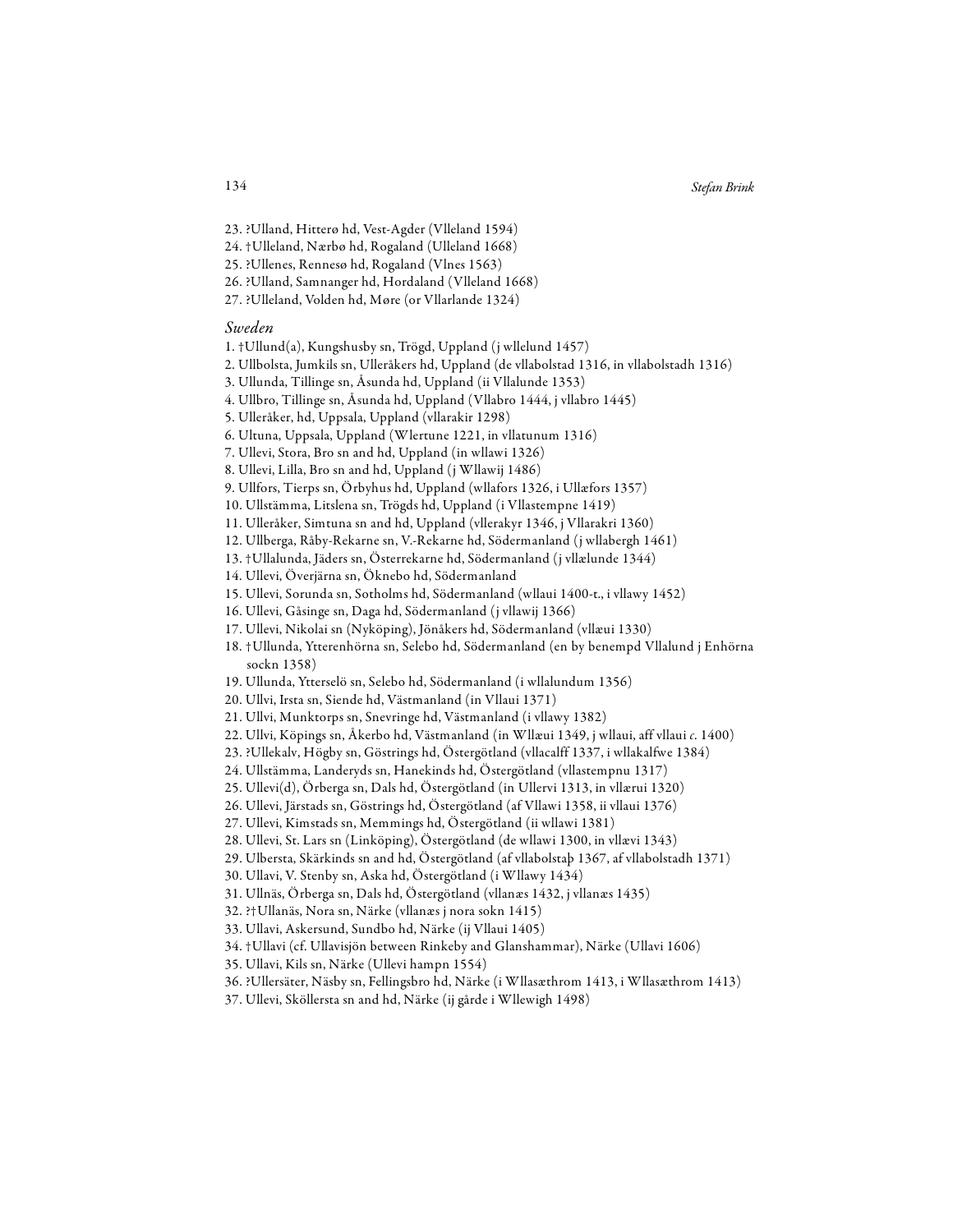- 38. ?Ullerud, Nedre, sn, Kils hd, Värmland (de vllarø 1326, Ullarø 1330–34)
- 39. ?Ullene, sn, Vilske hd, Västrgötland (Ollene 1330–34, vllene sokin 1447)
- 40. ?Ullervad, sn, Vadsbo hd, Västergötland (vllerwi 1278, vlærwi 1293)
- 41. ?Ullasjö, sn, Kinds hd, Västergötland (de wllæsio 1314, vllasio 1406)
- 42. Ullerön, Dals-Eds sn, Vedbo hd, Dalsland (een gardh j wllerø 1421)
- 43. Ullevi, Gårdby sn, Möckelby hd, Öland (j vllawj 1448)
- 44. Ullevi, Gamleby sn, S. Tjusts hd, Småland (in vllaui 1340, in wllawi, in vllawy 1346)
- 45. †Ullavi (mentioned with Rottne, Söraby sn, Norrvidinge hd), Småland (Wllaui 1350)
- 46. Ullvi, Leksands sn, Dalarna (j vllevi 1450)
- 47. Ullberg, Njurunda, Medelpad (vllebergghe 1472, i vlleberg 1500, i Wllebärgh 1502, i vlleberg 1515)
- 48. †Ullvi, Hackås sn, Jämtland

## Ullinn

### *Norway*

- 1. Ullensaker (< Ullinshof), hd, Akershus (Ullinshofs sokn 1300)
- 2. Ullershov, Nes hd, Akershus (a Vllinshofue *RB*)
- 3. †Ullinshof (Nes vicarage), Nes hd, Hedmark (Vllinshofwe 1341)
- 4. †Ullinsvin (Våge vicarage), Våge hd, Opland (aVllinsin 1354, a Vllinsini 1356)
- 5. Ullensaker, N. Land, Opland (Vllinssakærs sokn 1337)
- 6. Ulsåker, Hemsedal hd, Buskerud (Vllesaack 1500s, Vllenssagger 153, Vllendtzagger 1604)
- 7. Ullensvang, sn and hd, Hordaland (Ullinsvangr 1309)
- 8. Ulleland, Førde hd, Sogn og Fjordane (i Ullinslande *BK*)

## *Abbreviations*

| AB              | Aslaks Bolts Jordebog, ed. by P. A. Munch (Oslo: [n.pub.], 1852) [1430s-40s]       |  |
|-----------------|------------------------------------------------------------------------------------|--|
| BK              | Björgynjar kálfskinn, ed. by P. A. Munch (Oslo: [n.pub.], 1843) [c. 1360]          |  |
| Goth            | Gothic                                                                             |  |
| hd              | hundred district (herred, hæradh)                                                  |  |
| lfs             | landsförsamling                                                                    |  |
| M Fr            | Middle Frisian                                                                     |  |
| MLG             | Middle Low German                                                                  |  |
| NG              | <i>Norske Gaardnavne</i> , 19 vols (Oslo: Cammermeyer, 1897–1936)                  |  |
| NSL             | <i>Norsk stadnamnleksikon</i> , ed. by J. Sandnes and O. Stemshaug, 3rd edn (Oslo: |  |
|                 | Samlaget, 1990)                                                                    |  |
| OD <sub>a</sub> | Old Danish                                                                         |  |
| <b>OE</b>       | Old English                                                                        |  |
| OHG             | Old High German                                                                    |  |
| ON              | Old Norse                                                                          |  |
| OSax            | Old Saxon                                                                          |  |
| OSw             | Old Swedish                                                                        |  |
| Pr.-Germ.       | Proto-Germanic                                                                     |  |